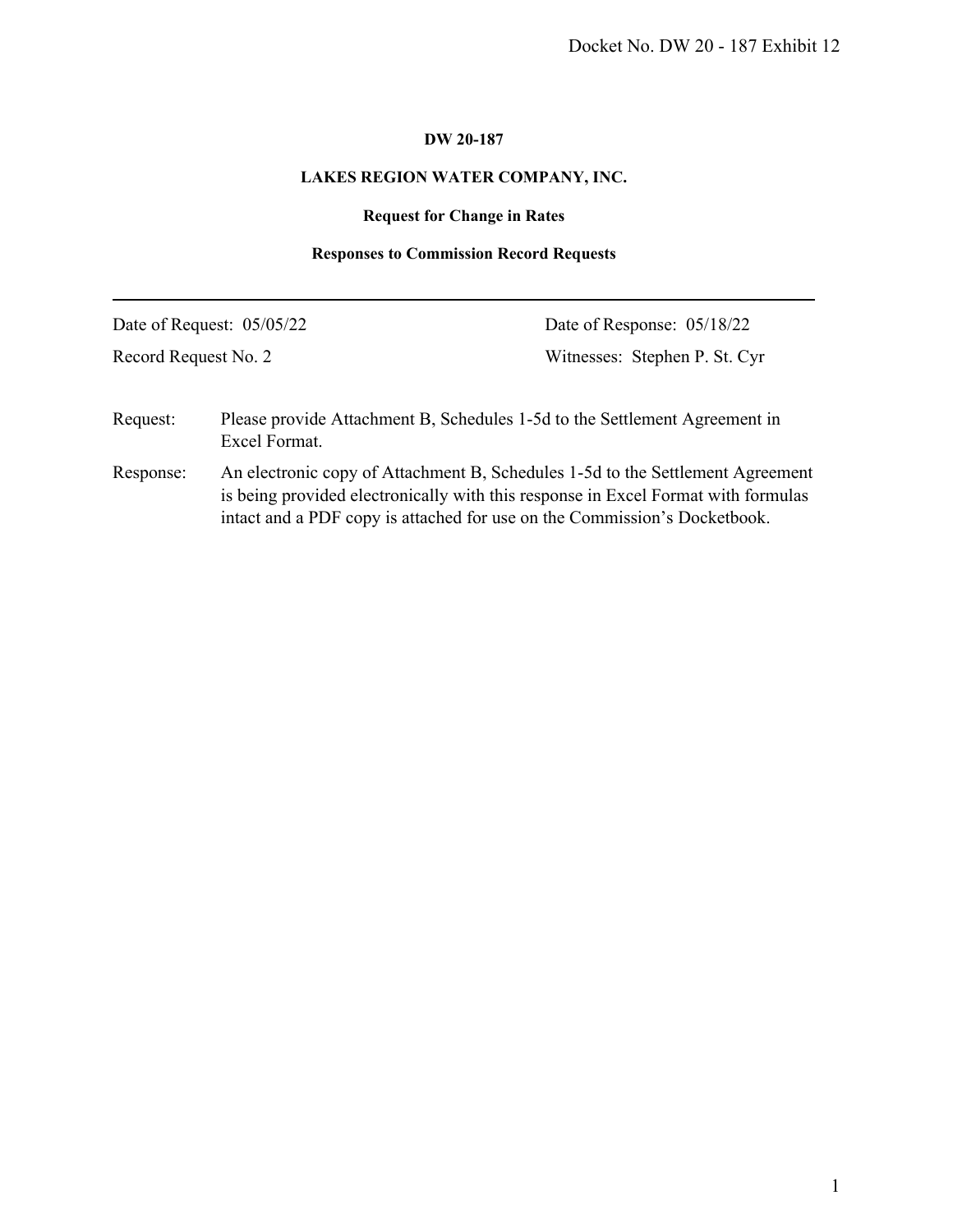## **DW 20-187 LAKES REGION WATER COMPANY, INC. STEP ADJUSTMENT CALCULATION OF STEP ADJUSTMENT**

|                                                                                                                                                                                                                                                                                 |              |                                                   | Docket No. DW 20 - 187 Exhibit 12 |    |                                |
|---------------------------------------------------------------------------------------------------------------------------------------------------------------------------------------------------------------------------------------------------------------------------------|--------------|---------------------------------------------------|-----------------------------------|----|--------------------------------|
| DW 20-187<br>LAKES REGION WATER COMPANY, INC.<br><b>STEP ADJUSTMENT</b><br><b>CALCULATION OF STEP ADJUSTMENT</b>                                                                                                                                                                |              |                                                   |                                   |    | Settlement Proposa<br>Schedule |
|                                                                                                                                                                                                                                                                                 |              |                                                   |                                   |    | <b>Total</b>                   |
| 2020 Plant Additions (Sch 2)<br>Less: Accumulated Depreciation - 2020 Plant Additions (Sch 2)                                                                                                                                                                                   |              |                                                   | \$<br>206,821<br>(15, 240)        | \$ | 191,581                        |
| 2021 Plant Additions (Sch 3)<br>Less: Accumulated Depreciation - 2021 Plant Additions (Sch 3)                                                                                                                                                                                   |              |                                                   | \$<br>670,351<br>(48, 800)        |    | 621,551                        |
| Cash Working Capital:<br>Increase in Operation and Maintenance Exense (Sch 4)<br>% of O & M Exp's attributable to billings in arrears (1,714 / 1,813):<br>% of O & M Exp's attributable to billings in advance (99 / 1,813):<br>O & M Expenses subject to Cash Working Capital: | \$<br>x<br>x | 11,769<br>$\overline{94.54\%} =$ \$<br>$-5.46% =$ | 11,127<br>(643)<br>10,484         |    |                                |
| Cash Working Capital Factor (75 days / 365 days)                                                                                                                                                                                                                                |              |                                                   | 20.55%                            |    | 2,154                          |
| <b>Total Addition to Rate Base</b>                                                                                                                                                                                                                                              |              |                                                   |                                   |    | 815,287                        |
| Rate of Return (Att 1; Sch 1a)                                                                                                                                                                                                                                                  |              |                                                   |                                   | x  | 8.52%                          |
| <b>Increase in Net Operating Income Requirement</b>                                                                                                                                                                                                                             |              |                                                   |                                   | \$ | 69,435                         |
| Increase in Annual Wage Expense (Sch 4) - Settlement:                                                                                                                                                                                                                           |              |                                                   |                                   |    | 11,769                         |
| <b>Depreciation Expense:</b><br>Annual Depreciation Expense - 2020 Plant Additions (Sch 2)<br>Less: Annual Depreciation Expense - 2020 Retirements (Sch 2a)                                                                                                                     | \$           | 15,240<br>(668)                                   | \$<br>14,572                      |    |                                |
| Annual Depreciation Expense - 2021 Plant Additions (Sch 3)<br>Less: Annual Depreciation Expense - 2021 Retirements (Sch 3a)                                                                                                                                                     | \$           | 48,800<br>(15, 365)                               | 33,435                            |    | 48,006                         |
| Property Tax Expense:<br>Annual Property Tax Expense - 2020 Plant Additions (Sch 2)<br>Annual Property Tax Expense - 2021 Plant Additions (Sch 3)                                                                                                                               |              |                                                   | \$<br>2,358<br>7,353              |    | 9,712                          |
| Increase in Annual Payroll Tax Expense (Sch 4) - Settlement:                                                                                                                                                                                                                    |              |                                                   |                                   |    | 900                            |
| Income Tax Expense:<br>Increase in Net Operating Income Requirement<br>Income Tax Multiplier (Att 1; Sch 1b)                                                                                                                                                                    |              | X                                                 | \$<br>69,435<br>0.37142           |    | 25,790                         |
| Increase in Revenue Requirement                                                                                                                                                                                                                                                 |              |                                                   |                                   | \$ | 165,612                        |
| Less: Increase in POASI Special Contract (Schedule 5a)                                                                                                                                                                                                                          |              |                                                   |                                   |    | (20, 749)                      |
| <b>Step Increase</b>                                                                                                                                                                                                                                                            |              |                                                   |                                   |    | 144,863                        |
| Pro Forma Water Revenues from General Customers (Att 1; Sch 3)                                                                                                                                                                                                                  |              |                                                   |                                   |    | 1,337,149                      |
| % Increase in Annual Water Revenues from General Customers                                                                                                                                                                                                                      |              |                                                   |                                   |    | 10.83%                         |
|                                                                                                                                                                                                                                                                                 |              |                                                   |                                   |    |                                |
| 1 of 13                                                                                                                                                                                                                                                                         |              |                                                   |                                   |    |                                |
|                                                                                                                                                                                                                                                                                 |              |                                                   |                                   |    | 2                              |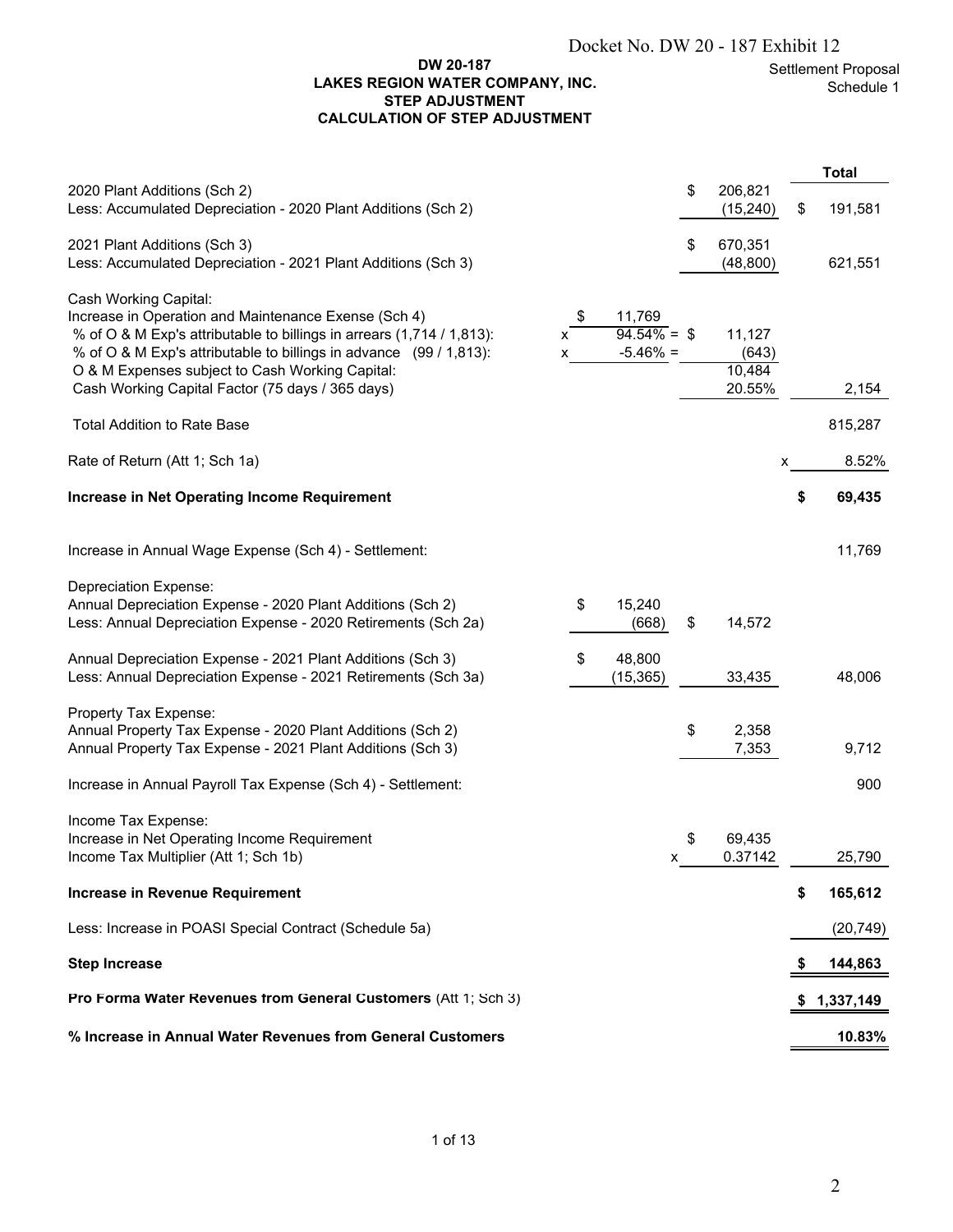#### **DW 20-187 LAKES REGION WATER COMPANY, INC. STEP ADJUSTMENT**

|  | <b>SIEP ADJUSIMENI</b>                                       |  |
|--|--------------------------------------------------------------|--|
|  | 2020 PLANT. DEPRECIATION. AND STATE AND LOCAL PROPERTY TAXES |  |

|                |                                     |            |                          |                          | DW 20-187<br>LAKES REGION WATER COMPANY, INC.<br><b>STEP ADJUSTMENT</b><br>2020 PLANT, DEPRECIATION, AND STATE AND LOCAL PROPERTY TAXES |              |                                    |                          |                                   |                                          | Docket No. DW 20 - 187 Exhibit 12<br>Settlement Proposal<br>Schedule 2 |
|----------------|-------------------------------------|------------|--------------------------|--------------------------|-----------------------------------------------------------------------------------------------------------------------------------------|--------------|------------------------------------|--------------------------|-----------------------------------|------------------------------------------|------------------------------------------------------------------------|
| (a)            | (b)                                 | (c)        | (d)                      | (e)                      | (f)                                                                                                                                     | (g)          | (h)<br><b>State</b>                | (i)<br>Local             | (j)                               | (k)                                      |                                                                        |
| Div#           | Name                                | Acct#      | Non-Revenue<br>Producing | Total<br><b>Division</b> | Annual<br>Depreciation                                                                                                                  | Net<br>Plant | <b>Utility</b><br>Taxes@<br>\$6.60 | Property<br>Tax<br>Rates | Local<br>Property<br><b>Taxes</b> | <b>Total</b><br>Property<br><b>Taxes</b> |                                                                        |
| $\mathbf{1}$   | Far Echo Harbor<br>F&W Pump         | 311        | \$<br>10,566             |                          | \$<br>$1,057$ \$                                                                                                                        | $9,509$ \$   | 63 \$                              | $5.35$ \$                | $51$ \$                           | 114                                      |                                                                        |
|                | Meters                              | 334        | 1,767                    |                          | 88                                                                                                                                      | 1,679        | 11                                 | 5.35                     | $\boldsymbol{9}$                  | 20                                       |                                                                        |
|                | Telemetry                           | 339        | 4,199 \$                 | 16,532                   | 600                                                                                                                                     | 3,599        | 24                                 | 5.35                     | 19                                | 43                                       |                                                                        |
| $\overline{2}$ | Paradise Shores                     |            |                          |                          |                                                                                                                                         |              |                                    |                          |                                   |                                          |                                                                        |
|                | Woodstream Main - 400' of 4" Fusion | 331        | 2,514                    |                          | 50                                                                                                                                      | 2,464        | 16                                 | 5.35                     | 13                                | 29                                       |                                                                        |
|                | Main - 300' Liesure Lane            | 333        | 1,389                    |                          | 35                                                                                                                                      | 1,354        | 9                                  | 5.35                     | $\overline{7}$                    | 16                                       |                                                                        |
|                | Meters                              | 334        | 5,257                    | 9,160                    | 263                                                                                                                                     | 4,994        | 33                                 | 5.35                     | 27                                | 60                                       |                                                                        |
| 3              | <b>West Point</b>                   |            |                          |                          |                                                                                                                                         |              |                                    |                          |                                   |                                          |                                                                        |
|                | Meters                              | 334        | 540                      |                          | 27                                                                                                                                      | 513          | 3                                  | 5.35                     | 3                                 | 6                                        |                                                                        |
|                | Storage                             | 339        | 648                      | 1,188                    | 32                                                                                                                                      | 616          | 4                                  | 5.35                     | 3                                 | $\overline{7}$                           |                                                                        |
| 4              | Waterville Valley Gateway           |            |                          |                          |                                                                                                                                         |              |                                    |                          |                                   |                                          |                                                                        |
|                | Meters                              | 334        | 628                      | 628                      | 31                                                                                                                                      | 597          | 4                                  | 18.33                    | 11                                | 15                                       |                                                                        |
| 5              | <b>Hidden Valley</b>                |            |                          |                          |                                                                                                                                         |              |                                    |                          |                                   |                                          |                                                                        |
|                | Meters                              | 334        | 1,625                    | 1,625                    | 81                                                                                                                                      | 1,544        | 10                                 | 7.78                     | 12                                | 22                                       |                                                                        |
| 6              | <b>Wentworth Cove</b>               |            |                          |                          |                                                                                                                                         |              |                                    |                          |                                   |                                          |                                                                        |
|                | <b>REPCO Panel</b>                  | 304        | 8,963                    |                          | 179                                                                                                                                     | 8,784        | 58                                 | 17.80                    | 156                               | 214                                      |                                                                        |
|                | Pumpstation upgrades                | 304        | 29,633                   |                          | 593                                                                                                                                     | 29,040       | 192                                | 17.80                    | 517                               | 709                                      |                                                                        |
|                | Submersible Pump                    | 311        | 3,630                    |                          | 363                                                                                                                                     | 3,267        | 22                                 | 17.80                    | 58                                | 80                                       |                                                                        |
|                | Water-Right Customer Care Unit      | 320        | 10,237                   |                          | 365                                                                                                                                     | 9,872        | 65                                 | 17.80                    | 176                               | 241                                      |                                                                        |
|                | Meters                              | 334        | 502                      |                          | 25                                                                                                                                      | 477          | 3                                  | 17.80                    | 8                                 | 12                                       |                                                                        |
|                | Telemetry                           | 339        | 3,952                    |                          | 565                                                                                                                                     | 3,387        | 22                                 | 17.80                    | 60                                | 83                                       |                                                                        |
|                | Pressure Tank<br>Compressor         | 339<br>339 | 2,241<br>1,008           | 60,166                   | 1,494<br>672                                                                                                                            | 747<br>336   | 5<br>$\overline{2}$                | 17.80<br>17.80           | 13<br>6                           | 18<br>8                                  |                                                                        |
|                |                                     |            |                          |                          |                                                                                                                                         |              |                                    |                          |                                   |                                          |                                                                        |
| $\overline{7}$ | <b>Pendelton Cove</b><br>Meters     | 334        | 708                      | 708                      | 35                                                                                                                                      | 673          | 4                                  | 17.80                    | 12                                | 16                                       |                                                                        |
|                |                                     |            |                          |                          |                                                                                                                                         |              |                                    |                          |                                   |                                          |                                                                        |
| 8              | Deer Run                            |            |                          |                          |                                                                                                                                         |              |                                    |                          |                                   |                                          |                                                                        |
|                | Meters                              | 334        | 351                      | 351                      | 18                                                                                                                                      | 333          | $\overline{2}$                     | 22.27                    | $\overline{7}$                    | 10                                       |                                                                        |
| 9              | <b>Woodland Grove</b>               |            |                          |                          |                                                                                                                                         |              |                                    |                          |                                   |                                          |                                                                        |
|                | Meters                              | 334        | 458                      | 458                      | 23                                                                                                                                      | 435          | 3                                  | 15.39                    | $\overline{7}$                    | 10                                       |                                                                        |
| 10             | Echo Lake Woods                     |            |                          |                          |                                                                                                                                         |              |                                    |                          |                                   |                                          |                                                                        |
|                | Meters                              | 334        | 448                      | 448                      | 22                                                                                                                                      | 426          | 3                                  | 15.39                    | $\overline{7}$                    | 9                                        |                                                                        |
|                |                                     |            |                          |                          |                                                                                                                                         |              |                                    |                          |                                   |                                          |                                                                        |
|                | 11 Brake Hill<br>No additions       |            |                          |                          |                                                                                                                                         |              |                                    | 13.98                    |                                   |                                          |                                                                        |
|                |                                     |            |                          |                          |                                                                                                                                         |              |                                    |                          |                                   |                                          |                                                                        |
|                |                                     |            |                          |                          |                                                                                                                                         |              |                                    |                          |                                   |                                          |                                                                        |
|                |                                     |            |                          |                          |                                                                                                                                         |              |                                    |                          |                                   |                                          |                                                                        |
|                |                                     |            |                          |                          |                                                                                                                                         |              |                                    |                          |                                   |                                          |                                                                        |
|                |                                     |            |                          |                          |                                                                                                                                         |              |                                    |                          |                                   |                                          |                                                                        |
|                |                                     |            |                          |                          |                                                                                                                                         |              |                                    |                          |                                   |                                          |                                                                        |
|                |                                     |            |                          |                          | 2 of 13                                                                                                                                 |              |                                    |                          |                                   |                                          |                                                                        |
|                |                                     |            |                          |                          |                                                                                                                                         |              |                                    |                          |                                   |                                          | 3                                                                      |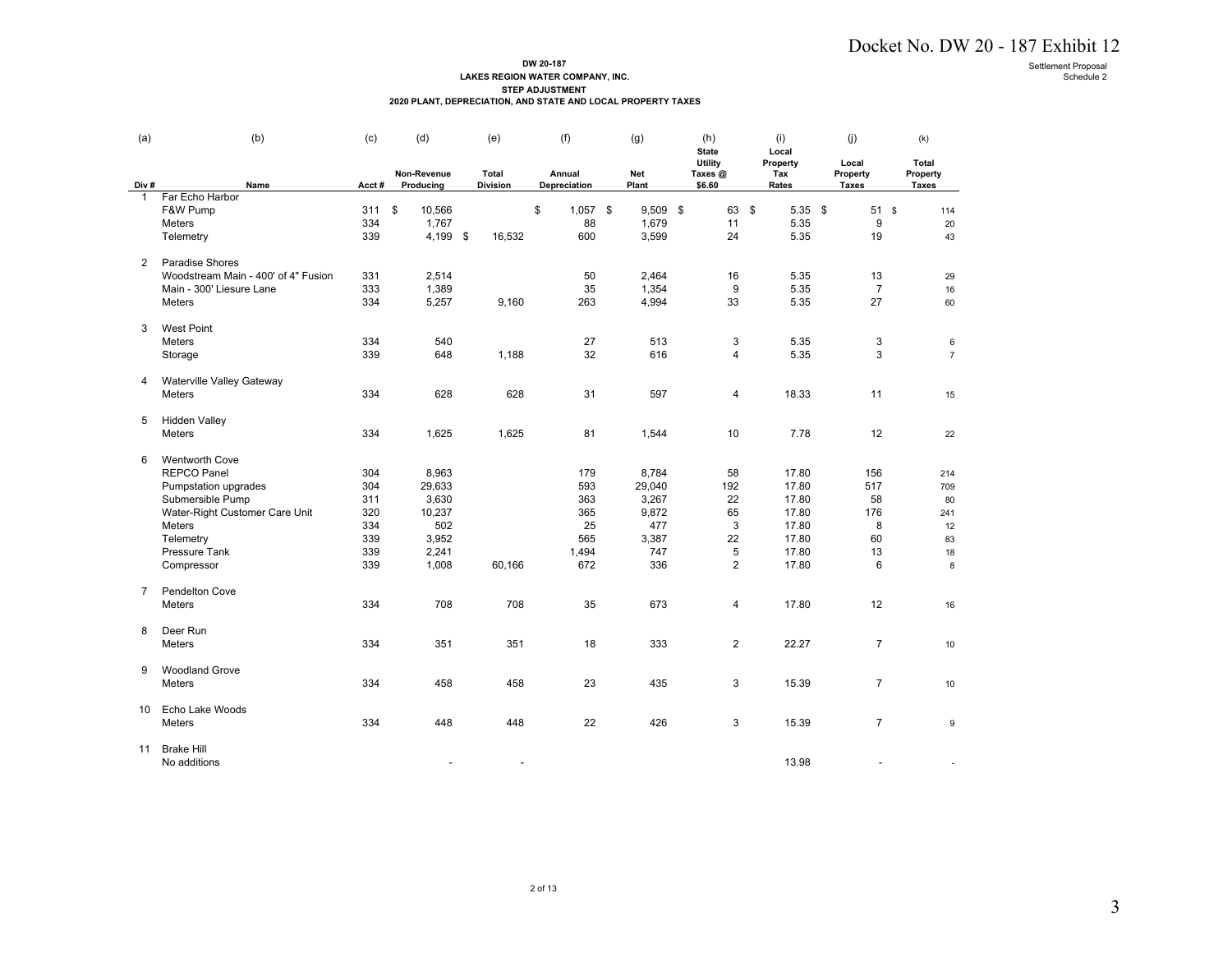#### **DW 20-187LAKES REGION WATER COMPANY, INC.**

|      |                                                                                                                                                                                   |                                               |                                                      |                          | DW 20-187<br>LAKES REGION WATER COMPANY, INC.<br><b>STEP ADJUSTMENT</b><br>2020 PLANT, DEPRECIATION, AND STATE AND LOCAL PROPERTY TAXES |                                                      |                                       |                                              |                                       |                          | Docket No. DW 20 - 187 Exhibit 12<br>Settlement Proposal<br>Schedule 2 |
|------|-----------------------------------------------------------------------------------------------------------------------------------------------------------------------------------|-----------------------------------------------|------------------------------------------------------|--------------------------|-----------------------------------------------------------------------------------------------------------------------------------------|------------------------------------------------------|---------------------------------------|----------------------------------------------|---------------------------------------|--------------------------|------------------------------------------------------------------------|
| (a)  | (b)                                                                                                                                                                               | (c)                                           | (d)                                                  | (e)                      | (f)                                                                                                                                     | (g)                                                  | (h)<br><b>State</b>                   | (i)<br>Local                                 | (j)                                   | (k)<br>Total             |                                                                        |
| Div# | Name                                                                                                                                                                              | Acct#                                         | Non-Revenue<br>Producing                             | Total<br><b>Division</b> | Annual<br>Depreciation                                                                                                                  | Net<br>Plant                                         | <b>Utility</b><br>Taxes@<br>\$6.60    | Property<br>Tax<br>Rates                     | Local<br>Property<br><b>Taxes</b>     | Property<br><b>Taxes</b> |                                                                        |
| 12   | Tamworth Water Works<br>Well Pump<br>Transducer                                                                                                                                   | 311<br>339                                    | 4,665<br>1,703                                       | 6,368                    | 467<br>170                                                                                                                              | 4,199<br>1,533                                       | 28<br>10                              | 20.64<br>20.64                               | 87<br>32                              | 114<br>42                |                                                                        |
|      | 13 175 Estates<br><b>Anion Softners</b>                                                                                                                                           | 320                                           | 7,453                                                | 7,453                    | 266                                                                                                                                     | 7,187                                                | 47                                    | 18.33                                        | 132                                   | 179                      |                                                                        |
|      | 14 Deer Cove<br>No additions                                                                                                                                                      |                                               |                                                      | $\overline{\phantom{a}}$ |                                                                                                                                         |                                                      |                                       | 17.20                                        | $\overline{\phantom{a}}$              |                          |                                                                        |
|      | 15 Lake Ossipee Village<br>Telemetry                                                                                                                                              | 339                                           | 3,556                                                | 3,556                    | 508                                                                                                                                     | 3,048                                                | 20                                    | 8.97                                         | 27                                    | 47                       |                                                                        |
|      | 16 Indian Mound<br>Main - Richard Rd 550 2" HDPE<br>Richard Rd - 3 Services / 1 Blowoff                                                                                           | 331<br>333                                    | 2,754<br>1,066                                       | 3,820                    | 55<br>27                                                                                                                                | 2,699<br>1,039                                       | 18<br>$\overline{7}$                  | 16.70<br>16.70                               | 45<br>17                              | 63<br>24                 |                                                                        |
|      | 17 Gunstock Glen<br>No additions                                                                                                                                                  |                                               |                                                      | $\overline{a}$           |                                                                                                                                         |                                                      |                                       | 13.19                                        |                                       | $\overline{\phantom{a}}$ |                                                                        |
|      | 18 Dockham Shores<br>No additions                                                                                                                                                 |                                               |                                                      | $\overline{a}$           |                                                                                                                                         |                                                      |                                       | 13.19                                        | $\overline{a}$                        | $\overline{a}$           |                                                                        |
|      | 19 Wildwood<br>Subdrive<br>Sump Pump                                                                                                                                              | 311<br>311                                    | 1,864<br>297                                         | 2,161                    | 186<br>30                                                                                                                               | 1,678<br>267                                         | 11<br>$\overline{2}$                  | 10.34<br>10.34                               | 17<br>3                               | 28<br>$\sqrt{5}$         |                                                                        |
|      | 50 Administrative<br>Driveway - paving<br>Portable Generator<br>Hypotherm 45 Plasma Cutter<br>2011 Vermeer Vacuum<br><b>TEGA Electrofursion Processor</b><br><b>Utility Cloud</b> | 304<br>310<br>343<br>343<br>343<br>347<br>347 | 9,723<br>34,350<br>2,483<br>35,000<br>4,800<br>5,000 |                          | 194<br>3,435<br>124<br>1,750<br>240<br>1,000                                                                                            | 9,529<br>30,915<br>2,359<br>33,250<br>4,560<br>4,000 | 63<br>N/A<br>N/A<br>N/A<br>N/A<br>N/A | 5.35<br>5.35<br>5.35<br>5.35<br>5.35<br>5.35 | 51<br>N/A<br>N/A<br>N/A<br>N/A<br>N/A | 114                      |                                                                        |
|      | Front Desk Computer<br><b>Total Plant Placed in Service</b>                                                                                                                       |                                               | 843<br>206,821<br>\$                                 | 92,199<br>206,821<br>\$  | 169<br>15,240<br>\$<br>\$                                                                                                               | 674<br>191,581 \$                                    | N/A<br>764                            | 5.35                                         | N/A<br>\$<br>$1,594$ \$               | 2,358                    |                                                                        |
|      |                                                                                                                                                                                   |                                               |                                                      |                          |                                                                                                                                         |                                                      |                                       |                                              |                                       |                          |                                                                        |
|      |                                                                                                                                                                                   |                                               |                                                      |                          |                                                                                                                                         |                                                      |                                       |                                              |                                       |                          |                                                                        |
|      |                                                                                                                                                                                   |                                               |                                                      |                          | 3 of 13                                                                                                                                 |                                                      |                                       |                                              |                                       |                          | 4                                                                      |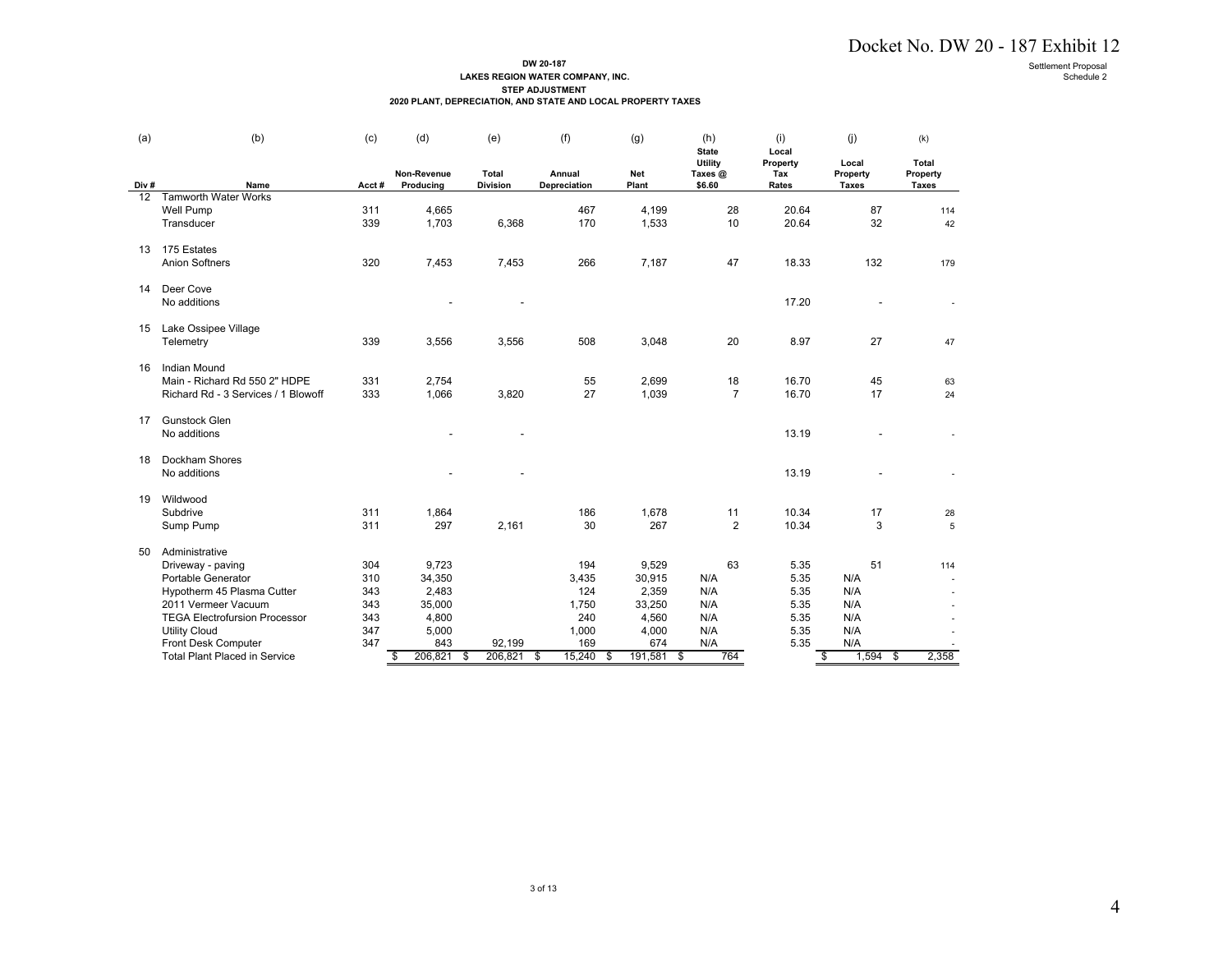#### Settlement Proposal Schedule 2a

## **DW 20-187 LAKES REGION WATER COMPANY, INC. STEP ADJUSTMENT 2020 RETIREMENTS AND RELATED DEPRECIATION**

| LAKES REGION WATER COMPANY, INC.<br><b>STEP ADJUSTMENT</b><br>2020 RETIREMENTS AND RELATED DEPRECIATION<br>Account<br>Account |                           |         | DW 20-187 |                            |                              | Docket No. DW 20 - 187 Exhibit 12 |                    | Settlement Proposal<br>Schedule 2a |  |   |
|-------------------------------------------------------------------------------------------------------------------------------|---------------------------|---------|-----------|----------------------------|------------------------------|-----------------------------------|--------------------|------------------------------------|--|---|
| $\#$                                                                                                                          | Description               |         | Cost      |                            | 2019<br>Depr Exp             |                                   | 2019<br>Ending A/D |                                    |  |   |
| 311                                                                                                                           | Pumps                     | \$      | 5,874     | $\boldsymbol{\mathsf{\$}}$ | $\qquad \qquad \blacksquare$ | \$                                | 5,874              |                                    |  |   |
| 331                                                                                                                           | Mains                     |         | 1,600     |                            | 13                           |                                   | 1,438              |                                    |  |   |
| 334                                                                                                                           | Meters                    |         | 13,884    |                            | 169                          |                                   | 8,046              |                                    |  |   |
| 339                                                                                                                           | Misc Equipment            |         | 3,952     |                            | 228                          |                                   | 2,206              |                                    |  |   |
| 347                                                                                                                           | <b>Computer Equipment</b> |         | 2,593     |                            | 258                          |                                   | 2,593              |                                    |  |   |
| <b>Total</b>                                                                                                                  |                           | \$      | 27,903 \$ |                            | 668                          | \$                                | 20,157             |                                    |  |   |
|                                                                                                                               |                           |         |           |                            |                              |                                   |                    |                                    |  |   |
|                                                                                                                               |                           | 4 of 13 |           |                            |                              |                                   |                    |                                    |  | 5 |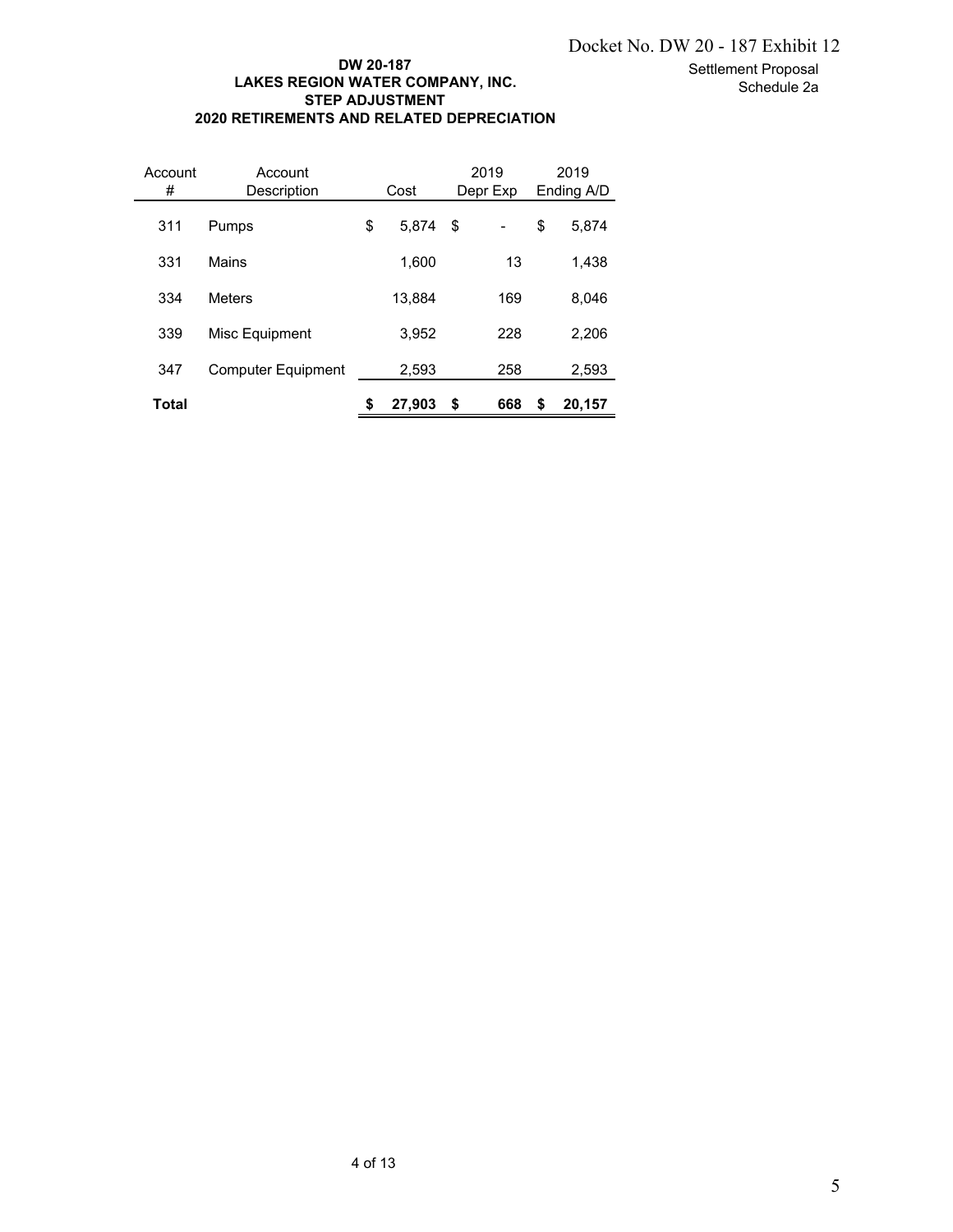#### **DW 20-187 LAKES REGION WATER COMPANY, INC. STEP ADJUSTMENT2021 PLANT, DEPRECIATION, AND STATE AND LOCAL PROPERTY TAXES**

|                |                                                                                                                                     |            |            |                  |                                                              |                                                                         |              |                                   |                |                  |             |                       | Docket No. DW 20 - 187 Exhibit 12 |                    |                   |                |
|----------------|-------------------------------------------------------------------------------------------------------------------------------------|------------|------------|------------------|--------------------------------------------------------------|-------------------------------------------------------------------------|--------------|-----------------------------------|----------------|------------------|-------------|-----------------------|-----------------------------------|--------------------|-------------------|----------------|
|                |                                                                                                                                     |            |            |                  | 2021 PLANT, DEPRECIATION, AND STATE AND LOCAL PROPERTY TAXES | DW 20-187<br>LAKES REGION WATER COMPANY, INC.<br><b>STEP ADJUSTMENT</b> |              |                                   |                |                  |             |                       |                                   | Settlement Proposa | Schedule          |                |
| (a)            | (b)                                                                                                                                 | (c)        |            | (d)              | (e)                                                          | (f)                                                                     | (g)          | (h)                               |                | (i)              | (j)         | (k)                   | (1)                               | (m)                | (n)               |                |
|                |                                                                                                                                     |            |            |                  |                                                              |                                                                         |              |                                   |                | 2021 Proforma    |             |                       | Local                             |                    |                   |                |
|                |                                                                                                                                     |            |            | Non-Revenue      | Revenue                                                      | Total                                                                   | CoBank       | <b>Annual Depr</b><br>On Non-Rev. |                | Depreciation on  | 2021<br>Net | Utility<br>Prop Taxes | Property<br>Tax                   | Local<br>Property  | Total<br>Property |                |
| Div #          | Name                                                                                                                                | Acct #     |            | Producing        | Producing                                                    | Division                                                                | T06 Loan     | Producing                         |                | 2021 Additions   | Plant       | \$6.60                | Rates                             | Taxes              | Taxes             |                |
|                | 1 Far Echo Harbor                                                                                                                   |            |            |                  |                                                              |                                                                         |              |                                   |                |                  |             |                       |                                   |                    |                   |                |
|                | Bed Rock Well Pump                                                                                                                  | 311        | $\sqrt{3}$ | 510              |                                                              |                                                                         |              | \$<br>51                          |                |                  |             |                       |                                   |                    |                   |                |
|                | Meters                                                                                                                              | 334        |            | 916              |                                                              |                                                                         |              | 46                                |                |                  |             |                       |                                   |                    |                   |                |
|                | Transducer                                                                                                                          | 339        |            | 915              |                                                              | \$<br>2,341                                                             |              | 131 \$                            |                | $228 \;$ \$      | $2,113$ \$  | $14 \quad $$          | 5.35 \$                           | $11 \; \text{S}$   |                   | - 25           |
| $\overline{2}$ | Paradise Shores                                                                                                                     |            |            |                  |                                                              |                                                                         |              |                                   |                |                  |             |                       |                                   |                    |                   |                |
|                | Mt. Roberts Badger M2000 Meter                                                                                                      | 311        | $\sqrt{3}$ | 2,704            |                                                              |                                                                         |              | \$<br>270                         |                |                  |             |                       |                                   |                    |                   |                |
|                | T&D mains - Robin Lane                                                                                                              | 331        |            | 58,763           |                                                              |                                                                         | \$<br>58,873 | 1,175                             |                |                  |             |                       |                                   |                    |                   |                |
|                | Paving - Robin Lane (Spring '22) - Settlement                                                                                       | 331        |            | 12,050           |                                                              |                                                                         |              | 241                               |                |                  |             |                       |                                   |                    |                   |                |
|                | T&D mains - Sunrise Dr.                                                                                                             | 331        |            | 41,523           |                                                              |                                                                         |              | 830                               |                |                  |             |                       |                                   |                    |                   |                |
|                | Paving - Sunrise Dr. (Spring '22) - Settlement<br>T&D mains - Glen Forest Dr.                                                       | 331        |            | 12,050           |                                                              |                                                                         |              | 241                               |                |                  |             |                       |                                   |                    |                   |                |
|                | Paving - Glen Forest Dr. (Spring '22) - Settlement                                                                                  | 331<br>331 |            | 25,692<br>12,050 |                                                              |                                                                         |              | 514<br>241                        |                |                  |             |                       |                                   |                    |                   |                |
|                | Services - Robin Lane                                                                                                               | 333        |            | 10,000           |                                                              |                                                                         | 7,127        | 250                               |                |                  |             |                       |                                   |                    |                   |                |
|                | Services - Sunrise Dr.                                                                                                              | 333        |            | 15,000           |                                                              |                                                                         |              | 375                               |                |                  |             |                       |                                   |                    |                   |                |
|                | Services - Glen forest                                                                                                              | 333        |            | 5,000            |                                                              |                                                                         |              | 125                               |                |                  |             |                       |                                   |                    |                   |                |
|                | Meters                                                                                                                              | 334        |            | 2,269            | 534 \$                                                       | 197,101                                                                 |              | $113 \quad $5$                    |                | 4,376 \$         | 192,725 \$  | $1,272$ \$            | 5.35 \$                           | 1,031 \$ 2,303     |                   |                |
|                | Note: The additions listed above in accounts 331 and 333 are all part of the mains/services replacement project at Paradise Shores. |            |            |                  |                                                              |                                                                         |              |                                   |                |                  |             |                       |                                   |                    |                   |                |
| 3              | West Point                                                                                                                          |            |            |                  |                                                              |                                                                         |              |                                   |                |                  |             |                       |                                   |                    |                   |                |
|                | Meters                                                                                                                              | 334        | $\sqrt{3}$ | 526 \$           | 176 \$                                                       | 526                                                                     |              | $26 \quad $$                      |                | $26 \quad $$     | 500 \$      | $3 \quad$             | 5.35 \$                           |                    | $3\frac{1}{2}$    | 6              |
| 4              | <b>Waterville Valley</b>                                                                                                            |            |            |                  |                                                              |                                                                         |              |                                   |                |                  |             |                       |                                   |                    |                   |                |
|                | Meters                                                                                                                              | 334        | $\sqrt{3}$ | 188              |                                                              | \$<br>188                                                               |              |                                   | $9\frac{2}{3}$ | $9 \quad$ \$     | 179 \$      | $1 \quad$             | $18.33 \div$                      |                    | $3\frac{1}{2}$    | $\overline{4}$ |
|                |                                                                                                                                     |            |            |                  |                                                              |                                                                         |              |                                   |                |                  |             |                       |                                   |                    |                   |                |
| 5              | <b>Hidden Valley</b>                                                                                                                |            |            |                  |                                                              |                                                                         |              |                                   |                |                  |             |                       |                                   |                    |                   |                |
|                | Meters                                                                                                                              | 334        | $\sqrt{3}$ | 535              |                                                              | \$<br>535                                                               |              | $27 \quad $$                      |                | $27 \frac{2}{3}$ | 508 \$      | $3 \quad$             | $7.78 \;$ \$                      |                    | $4\frac{1}{2}$    | $\overline{7}$ |
| 6              |                                                                                                                                     |            |            |                  |                                                              |                                                                         |              |                                   |                |                  |             |                       |                                   |                    |                   |                |
|                | Wentworth Cove<br>Meters                                                                                                            | 334        | \$         | 565              |                                                              | \$<br>565                                                               |              | $28 \; \xi$                       |                | $28 \; \xi$      | 537 \$      | $4 \quad$             | $17.80 \div$                      |                    | $10 \pm$          | 13             |
|                |                                                                                                                                     |            |            |                  |                                                              |                                                                         |              |                                   |                |                  |             |                       |                                   |                    |                   |                |
| $\overline{7}$ | Pendleton Cove                                                                                                                      |            |            |                  |                                                              |                                                                         |              |                                   |                |                  |             |                       |                                   |                    |                   |                |
|                | 1" Well Meter                                                                                                                       | 311        | $\sqrt{3}$ | 420              |                                                              |                                                                         |              | \$<br>42                          |                |                  |             |                       |                                   |                    |                   |                |
|                | Meters                                                                                                                              | 334        |            | 746              | 145 \$                                                       | 1,166                                                                   |              | $37 \quad$ \$                     |                | 79\$             | 1,087 \$    | 7\$                   | 17.80 \$                          | $19 \quad$ \$      |                   | 27             |
| 8              | Deer Run                                                                                                                            |            |            |                  |                                                              |                                                                         |              |                                   |                |                  |             |                       |                                   |                    |                   |                |
|                | BRW#1 Meter                                                                                                                         | 311        | \$         | 250              |                                                              | \$<br>250                                                               |              | \$<br>$25 \; \xi$                 |                | $25 \quad $$     | 225 \$      | $1 \quad$             | $22.27$ \$                        |                    | $5 \div$          | 6              |
|                |                                                                                                                                     |            |            |                  |                                                              |                                                                         |              |                                   |                |                  |             |                       |                                   |                    |                   |                |
|                | 9 Woodland Grove                                                                                                                    |            |            |                  |                                                              |                                                                         |              |                                   |                |                  |             |                       |                                   |                    |                   |                |
|                | Meters                                                                                                                              | 334 \$     |            | 170              |                                                              | \$<br>170                                                               |              |                                   | $9\frac{2}{3}$ | $9 \quad$ \$     | 162 \$      | $1 \quad$             | 15.39 \$                          |                    | $2 \div$          | $\overline{4}$ |
| 11             | <b>Brake Hill</b>                                                                                                                   |            |            |                  |                                                              |                                                                         |              |                                   |                |                  |             |                       |                                   |                    |                   |                |
|                | Pump BRW#1                                                                                                                          | 311 \$     |            | 4,257            |                                                              |                                                                         |              | \$<br>426                         |                |                  |             |                       |                                   |                    |                   |                |
|                | Meters                                                                                                                              | 334        |            | 364              |                                                              | \$<br>4,621                                                             |              | $18 \quad $$                      |                | 444 \$           | $4,177$ \$  | 28 \$                 | $13.19 \pm$                       |                    | $55 \div 83$      |                |
|                |                                                                                                                                     |            |            |                  |                                                              |                                                                         |              |                                   |                |                  |             |                       |                                   |                    |                   |                |
|                |                                                                                                                                     |            |            |                  |                                                              |                                                                         |              |                                   |                |                  |             |                       |                                   |                    |                   |                |
|                |                                                                                                                                     |            |            |                  |                                                              | 5 of 13                                                                 |              |                                   |                |                  |             |                       |                                   |                    |                   |                |
|                |                                                                                                                                     |            |            |                  |                                                              |                                                                         |              |                                   |                |                  |             |                       |                                   | 6                  |                   |                |
|                |                                                                                                                                     |            |            |                  |                                                              |                                                                         |              |                                   |                |                  |             |                       |                                   |                    |                   |                |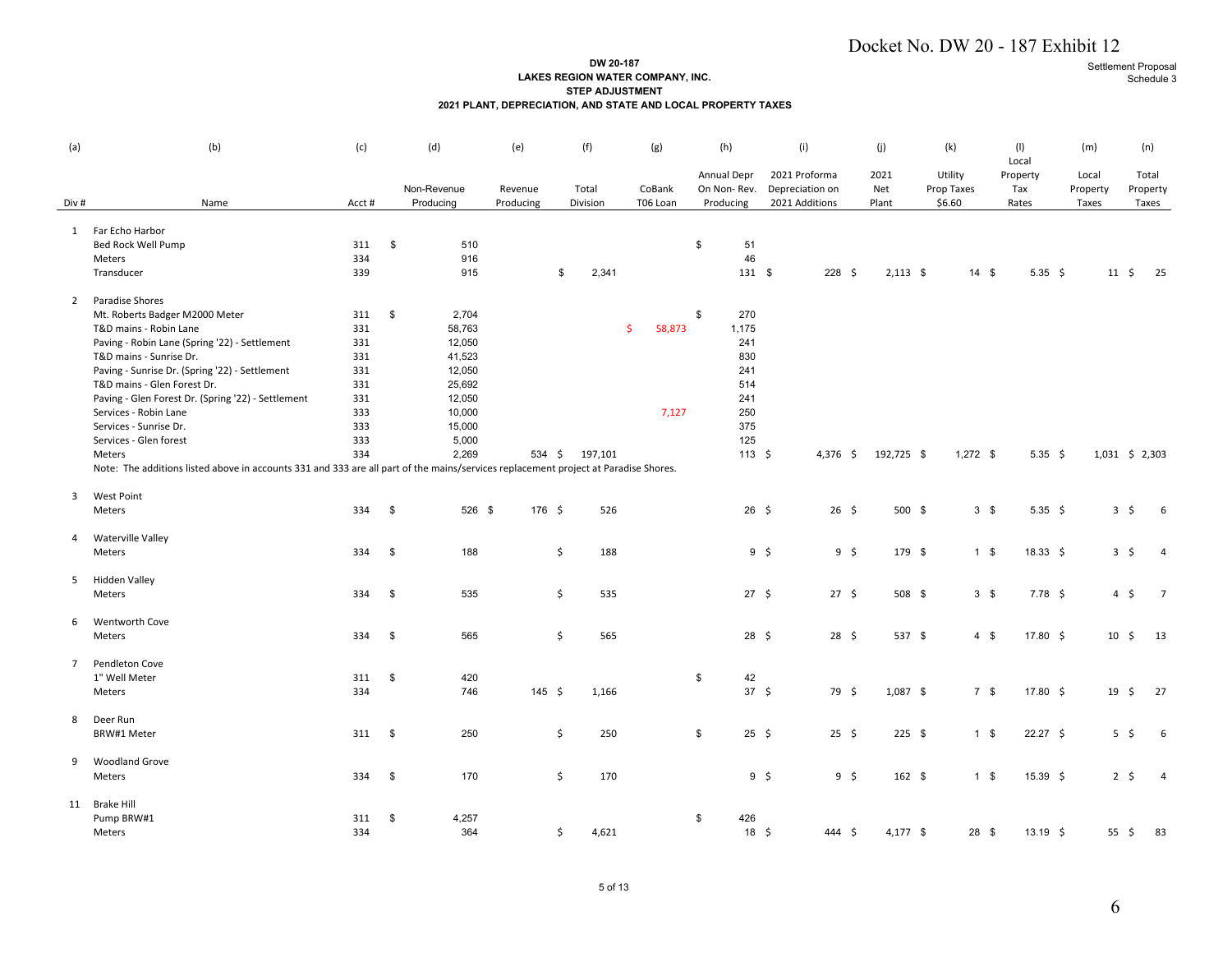#### **DW 20-187 LAKES REGION WATER COMPANY, INC. STEP ADJUSTMENT2021 PLANT, DEPRECIATION, AND STATE AND LOCAL PROPERTY TAXES**

|       |                                                                                   |            |            |                 |                                                              |                                                                         |            |                            |                                  | Docket No. DW 20 - 187 Exhibit 12 |                       |      |                          |               |                    |                        |  |
|-------|-----------------------------------------------------------------------------------|------------|------------|-----------------|--------------------------------------------------------------|-------------------------------------------------------------------------|------------|----------------------------|----------------------------------|-----------------------------------|-----------------------|------|--------------------------|---------------|--------------------|------------------------|--|
|       |                                                                                   |            |            |                 | 2021 PLANT, DEPRECIATION, AND STATE AND LOCAL PROPERTY TAXES | DW 20-187<br>LAKES REGION WATER COMPANY, INC.<br><b>STEP ADJUSTMENT</b> |            |                            |                                  |                                   |                       |      |                          |               | Settlement Proposa | Schedule 3             |  |
| (a)   | (b)                                                                               | (c)        |            | (d)             | (e)                                                          | (f)                                                                     | (g)        | (h)                        | (i)                              | (j)                               | (k)                   |      | (1)                      |               | (m)                | (n)                    |  |
|       |                                                                                   |            |            | Non-Revenue     | Revenue                                                      | Total                                                                   | CoBank     | Annual Depr<br>On Non-Rev. | 2021 Proforma<br>Depreciation on | 2021<br>Net                       | Utility<br>Prop Taxes |      | Local<br>Property<br>Tax |               | Local<br>Property  | Total<br>Property      |  |
| Div # | Name                                                                              | Acct #     |            | Producing       | Producing                                                    | Division                                                                | T06 Loan   | Producing                  | 2021 Additions                   | Plant                             | \$6.60                |      | Rates                    |               | Taxes              | Taxes                  |  |
|       | 13 175 Estates                                                                    |            |            |                 |                                                              |                                                                         |            |                            |                                  |                                   |                       |      |                          |               |                    |                        |  |
|       | 1" Inline Meter                                                                   | 311        | $\sqrt{5}$ | 420             |                                                              |                                                                         |            | \$<br>42                   |                                  |                                   |                       |      |                          |               |                    |                        |  |
|       | Transducer                                                                        | 339        |            | 905             |                                                              | \$<br>1,325                                                             |            | 129 \$                     | $171 \; \text{S}$                | $1,154$ \$                        |                       | 8 \$ | $18.33 \quad $$          |               |                    | $21 \; \text{S}$<br>29 |  |
|       | 15 Lake Ossipee                                                                   |            |            |                 |                                                              |                                                                         |            |                            |                                  |                                   |                       |      |                          |               |                    |                        |  |
|       | Pumps & Meter                                                                     | 311        | $\sqrt{5}$ | 8,508           |                                                              |                                                                         |            | \$<br>851                  |                                  |                                   |                       |      |                          |               |                    |                        |  |
|       | <b>Treatment Equipment</b>                                                        | 320        |            | 18,239          |                                                              | \$<br>26,747                                                            |            | 657 \$                     | $1,507$ \$                       | 25,240 \$                         | 167 \$                |      | $8.97$ \$                |               |                    | 226 \$ 393             |  |
|       | 19 Wildwood                                                                       |            |            |                 |                                                              |                                                                         |            |                            |                                  |                                   |                       |      |                          |               |                    |                        |  |
|       | Pumpstation                                                                       | 304        | $\sqrt{5}$ | 167,416         |                                                              |                                                                         |            | \$<br>4,185                |                                  |                                   |                       |      |                          |               |                    |                        |  |
|       | Power Generator Equipment                                                         | 310        |            | 23,628          |                                                              |                                                                         |            | 2,363                      |                                  |                                   |                       |      |                          |               |                    |                        |  |
|       | <b>Pumping Equipment</b>                                                          | 311        |            | 22,306          |                                                              |                                                                         |            | 2,231                      |                                  |                                   |                       |      |                          |               |                    |                        |  |
|       | <b>Treatment Equipment</b>                                                        | 320        |            | 20,724          |                                                              |                                                                         |            | 746                        |                                  |                                   |                       |      |                          |               |                    |                        |  |
|       | Tank<br>Misc. Equipment                                                           | 330<br>339 |            | 36,127<br>3,488 |                                                              | \$<br>273,689 \$                                                        | 260,000    | 795<br>498 \$              | $10,818$ \$                      | 262,871 \$                        | $1,735$ \$            |      | $10.34 \div$             |               |                    | 2,718 \$ 4,453         |  |
|       | Note: The additions listed above are all part of the system upgrades at Wildwood. |            |            |                 |                                                              |                                                                         |            |                            |                                  |                                   |                       |      |                          |               |                    |                        |  |
|       |                                                                                   |            |            |                 |                                                              |                                                                         |            |                            |                                  |                                   |                       |      |                          |               |                    |                        |  |
| 50    | <b>General Administration</b>                                                     |            |            |                 |                                                              |                                                                         |            |                            |                                  |                                   |                       |      |                          |               |                    |                        |  |
|       | Leak Detector w/Headset                                                           | 339        | $\sqrt{5}$ | 5,672           |                                                              |                                                                         |            | 810                        |                                  |                                   |                       |      |                          |               |                    |                        |  |
|       | MagneticLlocator<br>2021 Sure Trac Alum 7x12 Trailer                              | 339<br>341 |            | 1,584<br>4,378  |                                                              |                                                                         |            | 226<br>876                 |                                  |                                   |                       |      |                          |               |                    |                        |  |
|       | 2021 Sure Trac LPDump Trailer 6x10 w/tarp                                         | 341        |            | 8,231           |                                                              |                                                                         |            | 1,646                      |                                  |                                   |                       |      |                          |               |                    |                        |  |
|       | 2021 Ford F350                                                                    | 341        |            | 57,308          |                                                              |                                                                         |            | 11,462                     |                                  |                                   |                       |      |                          |               |                    |                        |  |
|       | 2021 Dodge Ram 1500                                                               | 341        |            | 70,669          |                                                              |                                                                         |            | 14,134                     |                                  |                                   |                       |      |                          |               |                    |                        |  |
|       | 2021 Vermeer Vac Restoration                                                      | 343        |            | 13,285          |                                                              | \$<br>161,127                                                           |            | 1,898 \$                   | $31,052$ \$                      | 130,075 \$                        | $\sim$                |      |                          |               |                    | \$.                    |  |
|       | <b>Grand Total</b>                                                                |            | \$         | 670,351 \$      | 855 \$                                                       | 670,351 \$                                                              | 326,000 \$ | 48,800 \$                  | 48,800 \$                        | $621,551$ \$                      | 3,244                 |      |                          | $\frac{5}{5}$ |                    | 4,109 \$ 7,353         |  |
|       |                                                                                   |            |            |                 |                                                              |                                                                         |            |                            |                                  |                                   |                       |      |                          |               |                    |                        |  |
|       |                                                                                   |            |            |                 |                                                              |                                                                         |            |                            |                                  |                                   |                       |      |                          |               |                    |                        |  |
|       |                                                                                   |            |            |                 |                                                              |                                                                         |            |                            |                                  |                                   |                       |      |                          |               |                    |                        |  |
|       |                                                                                   |            |            |                 |                                                              |                                                                         |            |                            |                                  |                                   |                       |      |                          |               |                    |                        |  |
|       |                                                                                   |            |            |                 |                                                              |                                                                         |            |                            |                                  |                                   |                       |      |                          |               |                    |                        |  |
|       |                                                                                   |            |            |                 |                                                              |                                                                         |            |                            |                                  |                                   |                       |      |                          |               |                    |                        |  |
|       |                                                                                   |            |            |                 |                                                              |                                                                         |            |                            |                                  |                                   |                       |      |                          |               |                    |                        |  |
|       |                                                                                   |            |            |                 |                                                              |                                                                         |            |                            |                                  |                                   |                       |      |                          |               |                    |                        |  |
|       |                                                                                   |            |            |                 |                                                              |                                                                         |            |                            |                                  |                                   |                       |      |                          |               |                    |                        |  |
|       |                                                                                   |            |            |                 |                                                              |                                                                         |            |                            |                                  |                                   |                       |      |                          |               |                    |                        |  |
|       |                                                                                   |            |            |                 |                                                              |                                                                         |            |                            |                                  |                                   |                       |      |                          |               |                    |                        |  |
|       |                                                                                   |            |            |                 |                                                              |                                                                         |            |                            |                                  |                                   |                       |      |                          |               |                    |                        |  |
|       |                                                                                   |            |            |                 |                                                              |                                                                         |            |                            |                                  |                                   |                       |      |                          |               |                    |                        |  |
|       |                                                                                   |            |            |                 |                                                              |                                                                         |            |                            |                                  |                                   |                       |      |                          |               |                    |                        |  |
|       |                                                                                   |            |            |                 |                                                              |                                                                         |            |                            |                                  |                                   |                       |      |                          |               |                    |                        |  |
|       |                                                                                   |            |            |                 |                                                              |                                                                         |            |                            |                                  |                                   |                       |      |                          |               |                    |                        |  |
|       |                                                                                   |            |            |                 |                                                              |                                                                         |            |                            |                                  |                                   |                       |      |                          |               |                    |                        |  |
|       |                                                                                   |            |            |                 |                                                              |                                                                         |            |                            |                                  |                                   |                       |      |                          |               |                    |                        |  |
|       |                                                                                   |            |            |                 |                                                              |                                                                         |            |                            |                                  |                                   |                       |      |                          |               |                    |                        |  |
|       |                                                                                   |            |            |                 |                                                              | 6 of 13                                                                 |            |                            |                                  |                                   |                       |      |                          |               |                    |                        |  |
|       |                                                                                   |            |            |                 |                                                              |                                                                         |            |                            |                                  |                                   |                       |      |                          |               | 7                  |                        |  |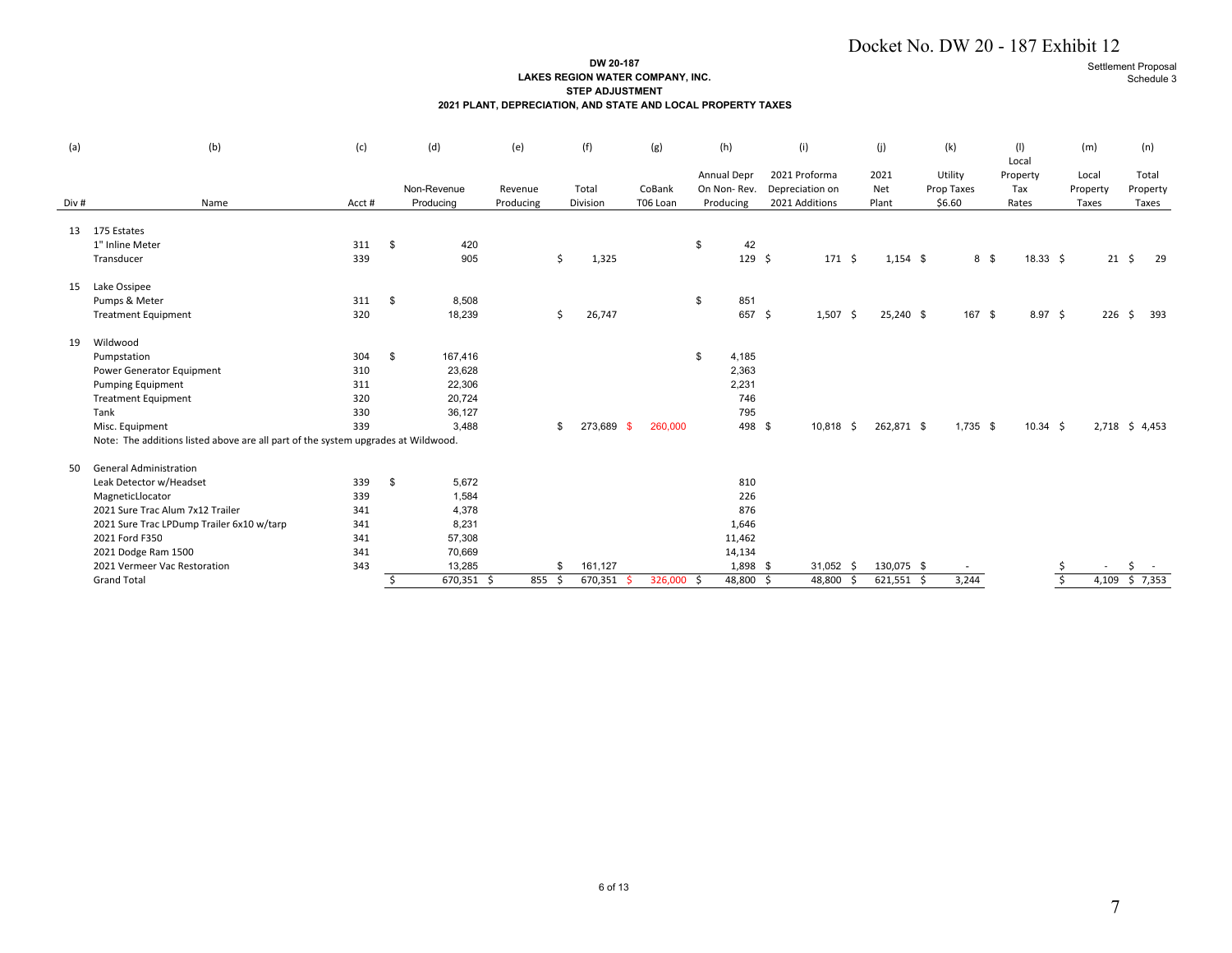## **DW 20-187 LAKES REGION WATER COMPANY, INC. STEP ADJUSTMENT 2021 RETIREMENTS AND RELATED DEPRECIATION**

|              | DW 20-187<br>LAKES REGION WATER COMPANY, INC.<br><b>STEP ADJUSTMENT</b><br>2021 RETIREMENTS AND RELATED DEPRECIATION |         |         |      |                          |       |                                                    | Docket No. DW 20 - 187 Exhibit 12<br>Settlement Proposal<br>Schedule 3a |
|--------------|----------------------------------------------------------------------------------------------------------------------|---------|---------|------|--------------------------|-------|----------------------------------------------------|-------------------------------------------------------------------------|
| Account      | <b>Account Description</b>                                                                                           |         | Costs   |      |                          |       | 2019 Depr 2019 Ending<br>Exp, per Co. A/D, per Co. |                                                                         |
| 304          | Structures                                                                                                           | \$      | 54,984  | $\,$ | 196                      | $\$\$ | 50,154                                             |                                                                         |
| 311          | Pumps                                                                                                                |         | 25,580  |      | 831                      |       | 22,483                                             |                                                                         |
| 320          | <b>Treatment Equipment</b>                                                                                           |         | 5,197   |      | 158                      |       | 3,970                                              |                                                                         |
| 331          | Mains                                                                                                                |         | 7,049   |      | $\overline{\phantom{m}}$ |       | 7,049                                              |                                                                         |
| 333          | Services                                                                                                             |         | 2,760   |      | $\overline{\phantom{a}}$ |       | 3,385                                              |                                                                         |
| 334          | Meters                                                                                                               |         | 7,865   |      | 242                      |       | 2,096                                              |                                                                         |
| 339          | Misc Equipment                                                                                                       |         | 1,703   |      | 243                      |       | 304                                                |                                                                         |
| 341          | <b>Transportation Equipment</b>                                                                                      |         | 71,793  |      | 13,108                   |       | 64,063                                             |                                                                         |
| 347          | Computer Equipment                                                                                                   |         | 5,870   |      | 587                      |       | 2,981                                              |                                                                         |
| <b>Total</b> |                                                                                                                      | \$      | 182,801 | \$   | $15,365$ \$              |       | 156,485                                            |                                                                         |
|              |                                                                                                                      |         |         |      |                          |       |                                                    |                                                                         |
|              |                                                                                                                      |         |         |      |                          |       |                                                    |                                                                         |
|              |                                                                                                                      | 7 of 13 |         |      |                          |       |                                                    | 8                                                                       |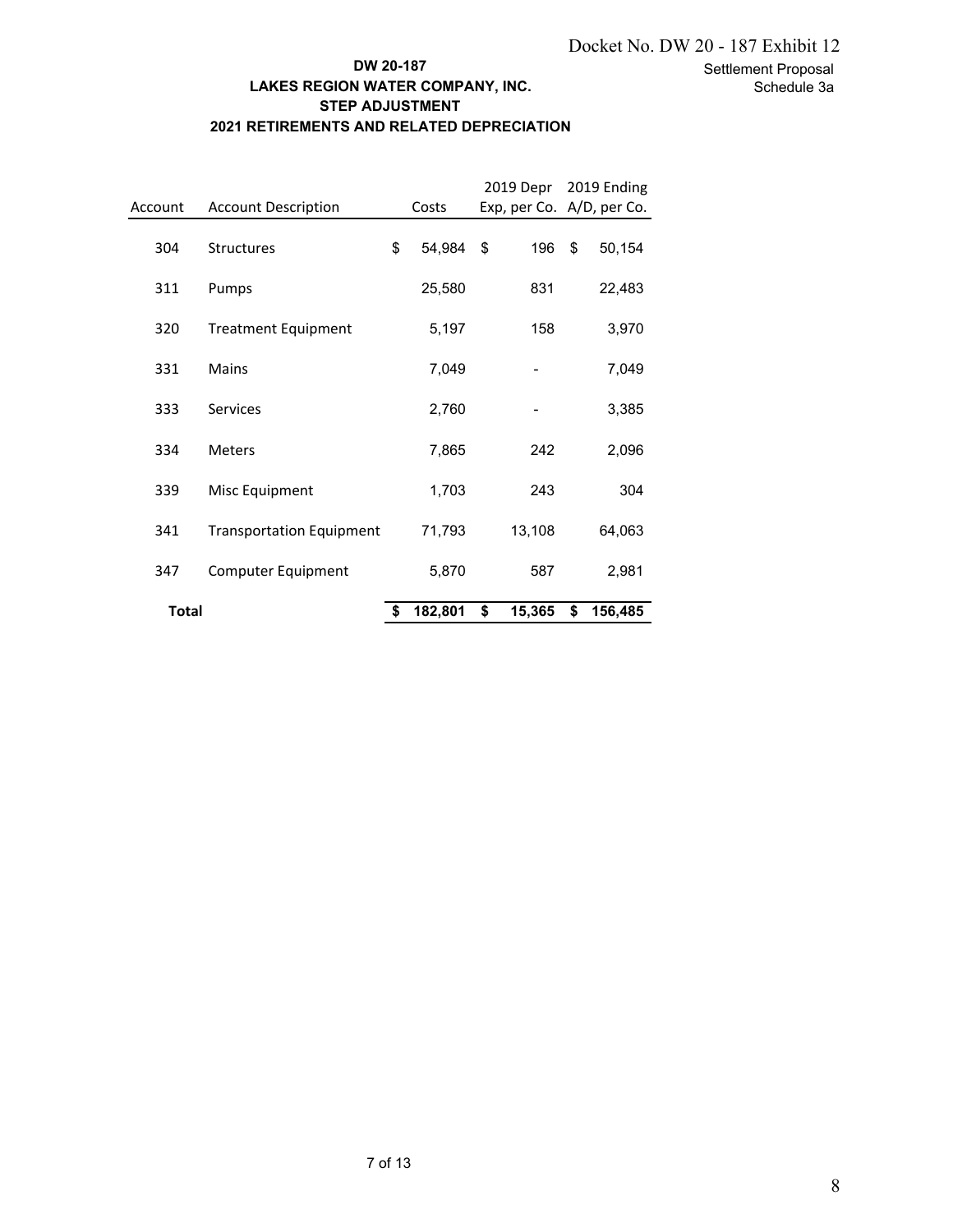## **DW 20-187 LAKES REGION WATER COMPANY, INC. STEP ADJUSTMENT WAGE INCREASE PER SETTLEMENT**

Settlement Proposal Schedule 4

|                         |   | 2022<br>Wage<br>Increase (a) |    | Less:<br>Capitalized<br>Wages (b) | Increase<br>in Annual<br>Wages | Increase<br>in Annual<br>Payroll Tax<br>Expense (c) |
|-------------------------|---|------------------------------|----|-----------------------------------|--------------------------------|-----------------------------------------------------|
| President               | S | 2,418                        | S  | (126)                             | \$<br>2,292                    | \$<br>175                                           |
| <b>Field Supervisor</b> |   | 2,221                        |    | (116)                             | 2,105                          | 161                                                 |
| <b>Utility Manager</b>  |   | 1,786                        |    | (93)                              | 1,693                          | 130                                                 |
| <b>Field Staff</b>      |   | 3,675                        |    | (192)                             | 3,483                          | 266                                                 |
| <b>Office Staff</b>     |   | 2,317                        |    | (121)                             | 2,196                          | 168                                                 |
| Total                   | S | 12,417                       | \$ | (648)                             | \$<br>11,769                   | \$<br>900                                           |

|                                                                                                               |                                                                                                                                                  |                                                                                                                         |                                                                                                   |                                                                                                                                |                                            | Docket No. DW 20 - 187 Exhibit 12 |
|---------------------------------------------------------------------------------------------------------------|--------------------------------------------------------------------------------------------------------------------------------------------------|-------------------------------------------------------------------------------------------------------------------------|---------------------------------------------------------------------------------------------------|--------------------------------------------------------------------------------------------------------------------------------|--------------------------------------------|-----------------------------------|
|                                                                                                               |                                                                                                                                                  | DW 20-187<br>LAKES REGION WATER COMPANY, INC.<br><b>STEP ADJUSTMENT</b><br><b>WAGE INCREASE PER SETTLEMENT</b>          |                                                                                                   |                                                                                                                                |                                            | Settlement Propos<br>Schedule     |
| President<br><b>Field Supervisor</b><br><b>Utility Manager</b><br><b>Field Staff</b><br>Office Staff<br>Total | 2022<br>Wage<br>Increase (a)<br>\$<br>2,418<br>2,221<br>1,786<br>3,675<br>2,317<br>\$<br>12,417                                                  | Less:<br>Capitalized<br>Wages (b)<br>$\overline{\mathbf{e}}$<br>(126)<br>(116)<br>(93)<br>(192)<br>(121)<br>(648)<br>\$ | Increase<br>in Annual<br>Wages<br>\$<br>2,292<br>2,105<br>1,693<br>3,483<br>2,196<br>11,769<br>\$ | Increase<br>in Annual<br>Payroll Tax<br>Expense (c)<br>$\overline{\mathbf{e}}$<br>175<br>161<br>130<br>266<br>168<br>900<br>\$ |                                            |                                   |
| (a) Per Energy 2-18                                                                                           |                                                                                                                                                  |                                                                                                                         |                                                                                                   |                                                                                                                                |                                            |                                   |
| (b) See Att 1; Sch 3a; Adj #'s 35 and 38<br>(c) Multiplied by combined SS and FICA Percentage                 | 2019 Capitalized Wages (Co's 2019 Ann'l Rpt, Sch F-58, Lines 26-27)<br>2019 Actual Wages (Energy 2-18)<br>Calculated Capitalized Wage Percentage |                                                                                                                         |                                                                                                   | $=$                                                                                                                            | \$20,029<br>383,999<br>÷<br>5.22%<br>7.65% |                                   |
|                                                                                                               |                                                                                                                                                  |                                                                                                                         |                                                                                                   |                                                                                                                                |                                            |                                   |
|                                                                                                               |                                                                                                                                                  |                                                                                                                         |                                                                                                   |                                                                                                                                |                                            |                                   |
|                                                                                                               |                                                                                                                                                  |                                                                                                                         |                                                                                                   |                                                                                                                                |                                            |                                   |
|                                                                                                               |                                                                                                                                                  |                                                                                                                         |                                                                                                   |                                                                                                                                |                                            |                                   |
|                                                                                                               |                                                                                                                                                  |                                                                                                                         |                                                                                                   |                                                                                                                                |                                            |                                   |
|                                                                                                               |                                                                                                                                                  |                                                                                                                         |                                                                                                   |                                                                                                                                |                                            |                                   |
|                                                                                                               |                                                                                                                                                  | 8 of 13                                                                                                                 |                                                                                                   |                                                                                                                                |                                            | 9                                 |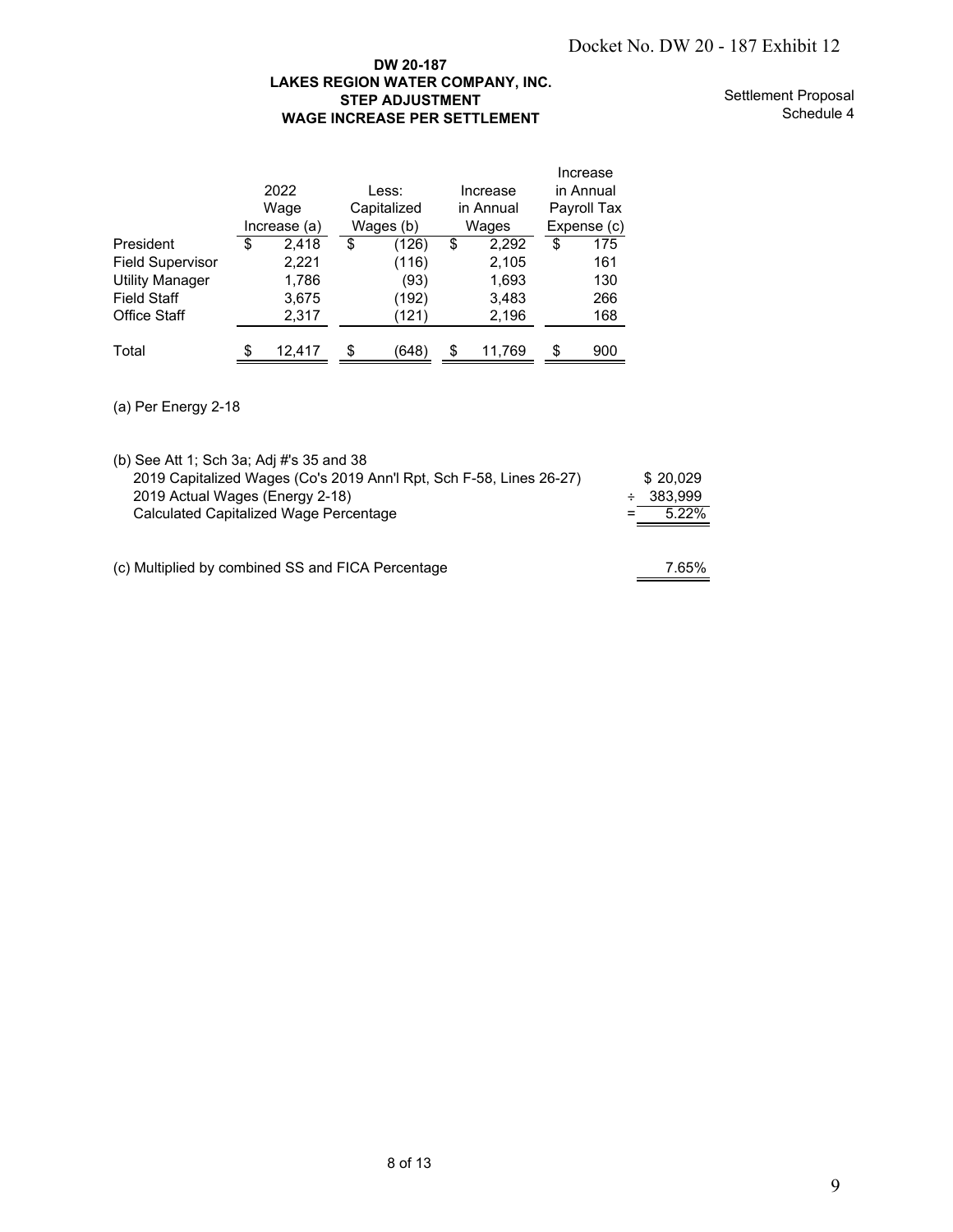## Docket No. DW 20 - 187 Exhibit 12

Settlement Proposal

Schedule 5a

#### **DW 20-187 LAKES REGION WATER COMPANY, INC. STEP ADJUSTMENT CALCULATION OF POASI SPECIAL CONTRACT REVENUE ADJUSTMENT SUMMARY**

|                                                    | <b>Volume</b><br><b>Basis</b> |                                        |    | <b>Customer</b><br><b>Allocation</b><br><b>Basis</b> |    | <b>POASI</b>             |            | Non-<br><b>POASI</b> |    | <b>TOTAL</b>     |
|----------------------------------------------------|-------------------------------|----------------------------------------|----|------------------------------------------------------|----|--------------------------|------------|----------------------|----|------------------|
| Revenue Requirement after Tax Effect (Schedule 4b) | \$                            | 22,368                                 | \$ | 2,585                                                | \$ |                          | \$         | 4,410                | \$ | 29,362           |
| Total Operating Expenses (Schedule 4d)             |                               | 11,344                                 |    | 2,732                                                |    |                          |            | 1,612                |    | 15,688           |
| Less: Other Operating Revenues                     |                               |                                        |    |                                                      |    |                          |            |                      |    |                  |
| Total Revenues to be Collected via All Water Rates |                               | 33,712                                 | S  | 5,317                                                | S  |                          | S.         | 6,022                | S  | 45,050           |
| Revenues Specific to POASI Special Contract        |                               | 33,712                                 |    | 5,317                                                |    |                          |            |                      | æ. | 39,028           |
| <b>POASI</b><br><b>Paradise Shores</b><br>Total    |                               | CCF Usage<br>15,176<br>9,496<br>24,672 |    | Customers<br>414<br>415                              |    | Customers                |            |                      |    |                  |
| Rates                                              | -SS                           | 1.37 /ccf                              | \$ | 12.81 / cust \$                                      |    | $\overline{\phantom{0}}$ | POASI only |                      |    |                  |
| Revenues:<br><b>POASI</b>                          | \$                            | 20,736                                 | \$ | 13                                                   | \$ |                          | \$         |                      | \$ | 20,749           |
| Paradise Shores<br>Total                           | S                             | 12,975<br>33,712                       | \$ | 5,304<br>5,317                                       | \$ |                          | \$         | 6,022<br>6,022       | \$ | 24,301<br>45,050 |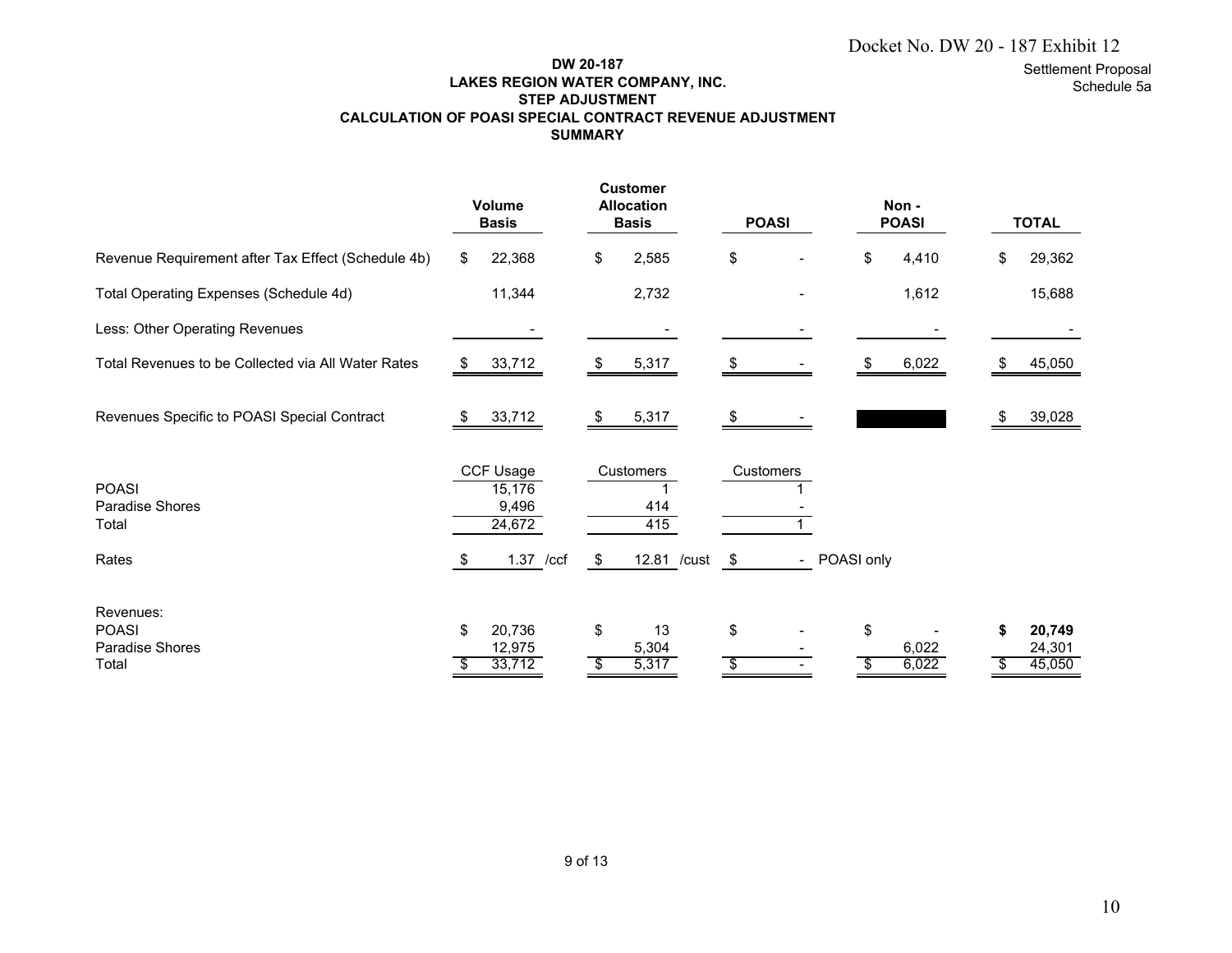Settlement Proposal Schedule 5b

## **DW 20-187 LAKES REGION WATER COMPANY, INC. STEP ADJUSTMENT CALCULATION OF POASI SPECIAL CONTRACT REVENUE ADJUSTMENT REVENUE REQUIREMENT**

| Docket No. DW 20 - 187 Exhibit 12<br>DW 20-187<br>Settlement Proposa<br>LAKES REGION WATER COMPANY, INC.<br>Schedule 5<br><b>STEP ADJUSTMENT</b><br>CALCULATION OF POASI SPECIAL CONTRACT REVENUE ADJUSTMENT<br><b>REVENUE REQUIREMENT</b> |                          |                                                      |              |                      |                        |  |
|--------------------------------------------------------------------------------------------------------------------------------------------------------------------------------------------------------------------------------------------|--------------------------|------------------------------------------------------|--------------|----------------------|------------------------|--|
|                                                                                                                                                                                                                                            | Volume<br><b>Basis</b>   | <b>Customer</b><br><b>Allocation</b><br><b>Basis</b> | <b>POASI</b> | Non-<br><b>POASI</b> | <b>TOTAL</b>           |  |
| <b>NET PLANT IN RATE BASE:</b><br>Total Utility Plant in Service (Schedule 4c)                                                                                                                                                             | 201,187                  | 24,146                                               |              | 38,915               | 264,248                |  |
| Less: Accumulated Depreciation (Schedule 4c)                                                                                                                                                                                               | (10, 236)                | (2,016)                                              |              | (1, 161)             | (13, 413)              |  |
| Net Utility Plant in Service                                                                                                                                                                                                               | 190,951                  | 22,130                                               |              | 37,754               | 250,835                |  |
| Contributions in Aid of Construction (CIAC)                                                                                                                                                                                                |                          |                                                      |              |                      |                        |  |
| Less: Accumulated Amortization - CIAC                                                                                                                                                                                                      |                          |                                                      |              |                      |                        |  |
| Net Contributions in Aid of Construction                                                                                                                                                                                                   |                          |                                                      |              |                      |                        |  |
| <b>Net Utility Plant in Rate Base</b>                                                                                                                                                                                                      | 190,951                  | 22,130                                               |              | 37,754               | 250,835                |  |
| <b>WORKING CAPITAL IN RATE BASE:</b><br><b>Materials and Supplies</b><br><b>Deferred Assets</b><br><b>Customer Deposits</b><br>Accumulated Deferred Income Taxes - Depreciation<br>Subtotal                                                |                          |                                                      |              |                      |                        |  |
| Calculation of Cash Working Capital:<br><b>Operation &amp; Maintenance Expenses</b><br>Cash Working Capital % (75 days ÷ 365 days)<br><b>Cash Working Capital</b>                                                                          | 2,694<br>20.55% x<br>554 | 20.55% x                                             | 20.55% x     | 20.55% x             | 2,694<br>20.55%<br>554 |  |
| <b>Total Working Capital in Rate Base</b>                                                                                                                                                                                                  | 554                      |                                                      |              |                      | 554                    |  |
| <b>Total Rate Base</b>                                                                                                                                                                                                                     | 191,505                  | 22,130                                               |              | 37,754               | 251,389                |  |
| Rate of Return @ Schedule 1a                                                                                                                                                                                                               | 8.52% x<br>х             | 8.52% x                                              | 8.52% x      | 8.52% x              | 8.52%                  |  |
| Revenue Requirement before Tax Effect                                                                                                                                                                                                      | 16,310                   | 1,885                                                |              | 3,215                | 21,410                 |  |
| Income Tax Gross-up Factor @ 0.37142                                                                                                                                                                                                       | 6,058                    | 700                                                  |              | 1,194                | 7,952                  |  |
| Revenue Requirement after Tax Effect                                                                                                                                                                                                       | 22,368<br>D              | 2,585<br>\$.                                         | \$           | 4,410<br>\$          | 29,362<br>\$           |  |
|                                                                                                                                                                                                                                            | 10 of 13                 |                                                      |              |                      | 11                     |  |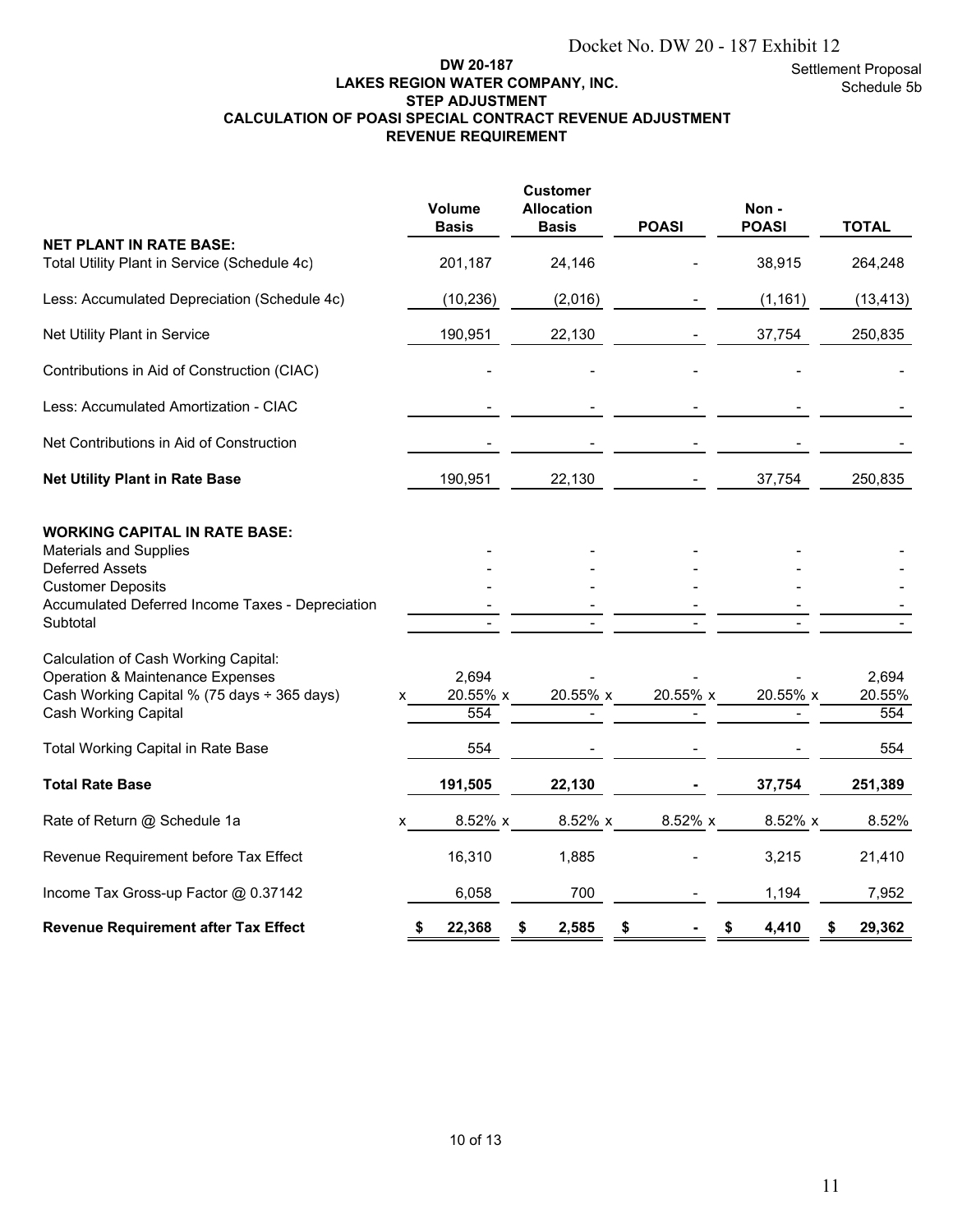#### **DW 20-187 LAKES REGION WATER COMPANY, INC. STEP ADJUSTMENT CALCULATION OF POASI SPECIAL CONTRACT REVENUE ADJUSTMENT UTILITY PLANT IN SERVICE**

|                  |                                                                                                                        |                                                                                |                                      | Docket No. DW 20 - 187 Exhibit 12         |                |                                      |
|------------------|------------------------------------------------------------------------------------------------------------------------|--------------------------------------------------------------------------------|--------------------------------------|-------------------------------------------|----------------|--------------------------------------|
|                  |                                                                                                                        | DW 20-187<br><b>LAKES REGION WATER COMPANY, INC.</b><br><b>STEP ADJUSTMENT</b> |                                      |                                           |                | <b>Settlement Propos</b><br>Schedule |
|                  | <b>CALCULATION OF POASI SPECIAL CONTRACT REVENUE ADJUSTMENT</b>                                                        | UTILITY PLANT IN SERVICE                                                       |                                      |                                           |                |                                      |
|                  |                                                                                                                        | Volume                                                                         | <b>Customer</b><br><b>Allocation</b> |                                           | Non -          |                                      |
|                  | UTILITY PLANT IN SERVICE:                                                                                              | <b>Basis</b>                                                                   | <b>Basis</b>                         | <b>POASI</b>                              | <b>POASI</b>   | <b>TOTAL</b>                         |
| 303.20           | Land and Land Rights                                                                                                   |                                                                                |                                      |                                           |                |                                      |
| 304.20<br>307.20 | Structures and Improvements<br>Wells and Springs                                                                       |                                                                                |                                      |                                           |                |                                      |
| 311.20           | <b>Pumping Equipment</b>                                                                                               | 2,704                                                                          |                                      |                                           |                | 2,704                                |
| 339.21<br>339.22 | Other Miscellaneous Equipment (Division)<br>Other Miscellaneous Equipment (Common)                                     |                                                                                |                                      |                                           |                |                                      |
| 339.30           | Other Miscellaneous Equipment (Treatment)                                                                              |                                                                                |                                      |                                           |                |                                      |
| 330.40<br>331.40 | Distribution Reservoirs and Standpipes<br><b>Transmission and Distribution Mains</b>                                   | 164,642                                                                        |                                      |                                           |                | 164,642                              |
| 333.40           | <b>Services</b>                                                                                                        |                                                                                |                                      |                                           | 31,389         | 31,389                               |
| 334.40           | Meters and Meter Installation                                                                                          |                                                                                |                                      |                                           | 7,526          | 7,526                                |
| 335.40<br>339.41 | Hydrants<br>Other Miscellaneous Equipment (Division)                                                                   |                                                                                |                                      |                                           |                |                                      |
| 339.42           | Other Miscellaneous Equipment (Common) (\$7,256 x 22.89%)                                                              | 1,661                                                                          |                                      |                                           |                | 1,661                                |
| 303.50<br>304.50 | Land and Land Rights<br>Structures and Improvements (\$9,723 x 22.89%)                                                 |                                                                                | 2,226                                |                                           |                | 2,226                                |
| 310.50           | Power Generation Equipment (\$34,350 x 22.89%)                                                                         |                                                                                | 7,863                                |                                           |                | 7,863                                |
| 340.50           | Office Furniture and Equipment                                                                                         |                                                                                |                                      |                                           |                |                                      |
| 341.51<br>341.52 | Transportation Equipment - Construction (\$12,609 x 22.89%)<br>Transportation Equipment - Pickups (\$127,977 x 22.89%) | 2,886<br>29,294                                                                |                                      |                                           |                | 2,886<br>29,294                      |
| 343.50           | Tools, Shop, and Garage Equipment (\$55,568 x 22.89%)                                                                  |                                                                                | 12,720                               |                                           |                | 12,720                               |
| 344.50<br>346.00 | Laboratory Equipment<br><b>Communication Equipment</b>                                                                 |                                                                                |                                      |                                           |                |                                      |
| 347.50           | Miscellaneous Equipment (\$5,843 x 22.89%)                                                                             |                                                                                | 1,337                                |                                           |                | 1,337                                |
| 348.50           | Other Tangible Plant (Rounding)<br><b>Total Utility Plant in Service</b>                                               | 201,187<br>\$                                                                  | 24,146<br>\$                         | \$<br>$\blacksquare$                      | \$<br>38,915   | 264,248<br>\$                        |
|                  |                                                                                                                        |                                                                                |                                      |                                           |                |                                      |
|                  | <b>ACCUMULATED DEPRECIATION:</b>                                                                                       |                                                                                |                                      |                                           |                |                                      |
| 303.20<br>304.20 | Land and Land Rights<br>Structures and Improvements                                                                    |                                                                                |                                      |                                           |                |                                      |
| 307.20           | Wells and Springs                                                                                                      |                                                                                |                                      |                                           |                |                                      |
| 311.20<br>339.21 | <b>Pumping Equipment</b><br>Other Miscellaneous Equipment (Division)                                                   | (270)                                                                          |                                      |                                           |                | (270)                                |
| 339.22           | Other Miscellaneous Equipment (Common)                                                                                 |                                                                                |                                      |                                           |                |                                      |
| 339.30           | Other Miscellaneous Equipment (Treatment)                                                                              |                                                                                |                                      |                                           |                |                                      |
| 330.40<br>331.40 | Distribution Reservoirs and Standpipes<br><b>Transmission and Distribution Mains</b>                                   | (3, 293)                                                                       |                                      |                                           | $\blacksquare$ | (3, 293)                             |
| 333.40           | Services                                                                                                               |                                                                                |                                      |                                           | (785)          | (785)                                |
| 334.40<br>335.40 | Meters and Meter Installation<br>Hydrants                                                                              |                                                                                |                                      |                                           | (376)          | (376)                                |
| 339.41           | Other Miscellaneous Equipment (Division)                                                                               |                                                                                |                                      |                                           |                |                                      |
| 339.42           | Other Miscellaneous Equipment (Common) (\$1,036 x 22.89%)                                                              | (237)                                                                          |                                      |                                           |                | (237)                                |
| 303.50<br>304.50 | Land and Land Rights<br>Structures and Improvements (\$194 x 22.89%)                                                   |                                                                                | (44)                                 |                                           |                | (44)                                 |
| 310.50           | Power Generation Equipment (\$3,435 x 22.89%)                                                                          |                                                                                | (786)                                |                                           |                | (786)                                |
| 340.50<br>341.51 | Office Furniture and Equipment<br>Transportation Equipment - Construction (\$2,522 x 22.89%)                           | (577)                                                                          |                                      |                                           |                | (577)                                |
| 341.52           | Transportation Equipment - Pickups (\$25,596 x 22.89%)                                                                 | (5,859)                                                                        |                                      |                                           |                | (5,859)                              |
| 343.50<br>344.50 | Tools, Shop, and Garage Equipment (\$4,012 x 22.89%)<br>Laboratory Equipment                                           |                                                                                | (918)                                |                                           |                | (918)                                |
| 346.00           | <b>Communication Equipment</b>                                                                                         |                                                                                |                                      |                                           |                |                                      |
| 347.50<br>348.50 | Miscellaneous Equipment (\$1,169 x 22.89%)<br>Other Tangible Plant (Rounding)                                          |                                                                                | (268)                                |                                           |                | (268)                                |
|                  | <b>Total Accumulated Depreciation</b>                                                                                  | (10, 236)<br>\$                                                                | (2,016)<br>\$                        | $\sqrt[6]{\frac{1}{2}}$<br>$\blacksquare$ | \$<br>(1, 161) | (13, 413)<br>\$                      |
|                  |                                                                                                                        |                                                                                |                                      |                                           |                |                                      |
|                  |                                                                                                                        |                                                                                |                                      |                                           |                |                                      |
|                  |                                                                                                                        |                                                                                |                                      |                                           |                |                                      |
|                  |                                                                                                                        | 11 of 13                                                                       |                                      |                                           |                |                                      |
|                  |                                                                                                                        |                                                                                |                                      |                                           |                | 12                                   |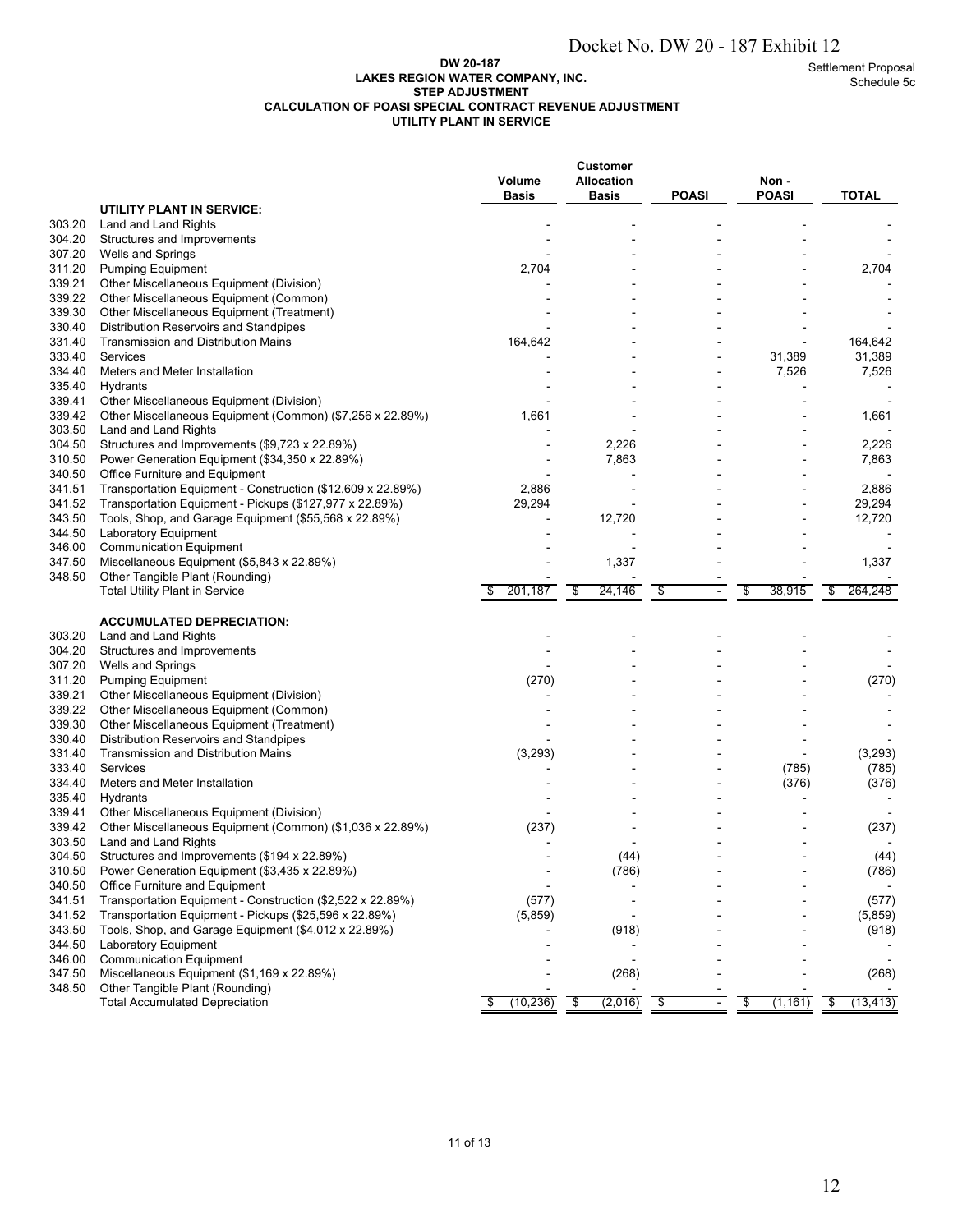#### **DW 20-187 LAKES REGION WATER COMPANY, INC. STEP ADJUSTMENT CALCULATION OF POASI SPECIAL CONTRACT REVENUE ADJUSTMENT UTILITY PLANT IN SERVICE**

**Customer Volume Allocation Non - Basis Basis POASI POASI TOTAL DEPRECIATION EXPENSE:** 303.20 Land and Land Rights<br>304.20 Structures and Improve Structures and Improvements and Improvements and Improvements and Improvements of the structures and Improvements ة المساحد المستخدم المساحد المستخدم المستخدم المستخدم المستخدم المستخدم المستخدم المستخدم المستخدم المستخدم ال<br>311.20 Pumping Equipment 270 311.20 Pumping Equipment 270 270 - - - - 270 270 339.21 Other Miscellaneous Equipment (Division) - - - - - 339.22 Other Miscellaneous Equipment (Common) and the common state of the common state of the common state of the common state of the common state of the common state of the common state of the common state of the common s 339.30 Other Miscellaneous Equipment (Treatment) - - - - ervice of the Standard Standpipes of the Standard Standard Standard Control of the Standard Standard Control of the Standard Standard Standard Standard Standard Standard Standard Standard Standard Standard Standard Standar Transmission and Distribution Mains 3,293 - 3,293 333.40 Services - - - 785 785 and 334.40 Meters and Meter Installation and Structure Communication Communication Communication Communication Communication Communication Communication Communication 376 335.40 Hydrants - - - - - - 339.41 Other Miscellaneous Equipment (Division)<br>339.42 Other Miscellaneous Equipment (Common) (\$1.036 x 22.89%) 237 339.42 Other Miscellaneous Equipment (Common) (\$1,036 x 22.89%) 237 - - - 237 303.50 Land and Land Rights - - - - -  $304.50$  Structures and Improvements  $(194 \times 22.89%)$ 310.50 Power Generation Equipment (\$3,435 x 22.89%) - 786 - - 786 340.50 Office Furniture and Equipment - - - - - 341.51 Transportation Equipment - Construction (\$2,522 x 22.89%) 577 - - - - - - - - - - - - - - - - - 577 341.52 Transportation Equipment - Pickups ((\$25,596 - \$13,108) x 22.89%) 2,859 - - - 2,859 343.50 Tools, Shop, and Garage Equipment (\$4,012 x 22.89%)  $\qquad \qquad$  918 - 918 - 918 344.50 Laboratory Equipment - - - - - 346.00 Communication Equipment - - - - - 347.50 Miscellaneous Equipment ([\$1,169 - \$258] x 22.89%) - 209 - - 209 348.50 Other Tangible Plant (Rounding)<br>
348.50 Other Tangible Plant (Rounding)<br>
348.50 Other Tangible Plant (Rounding)<br>
36 T,236 S 1,957 S - S 1,161 S 10,354 Total Depreciation Expense  $\frac{1}{3}$   $\frac{1}{3}$   $\frac{1}{3}$   $\frac{1}{3}$   $\frac{1}{3}$   $\frac{1}{3}$   $\frac{1}{3}$   $\frac{1}{3}$   $\frac{1}{3}$   $\frac{1}{3}$   $\frac{1}{3}$   $\frac{1}{3}$   $\frac{1}{3}$   $\frac{1}{3}$   $\frac{1}{3}$   $\frac{1}{3}$   $\frac{1}{3}$   $\frac{1}{3}$   $\frac{1}{3}$   $\frac{$ Docket No. DW 20 - 187 Exhibit 12<br>
Settler<br>
NOE ADJUSTMENT<br>
Customer<br>
Allocation<br>
Basis POASI<br>
POASI<br>
POASI<br>
POASI<br>
POASI<br>
POASI<br>
POASI<br>
POASI<br>
POASI<br>
POASI<br>
POASI<br>
POASI<br>
POASI<br>
POASI<br>
POASI<br>
POASI<br>
POASI<br>
POASI<br>
POASI<br>
P